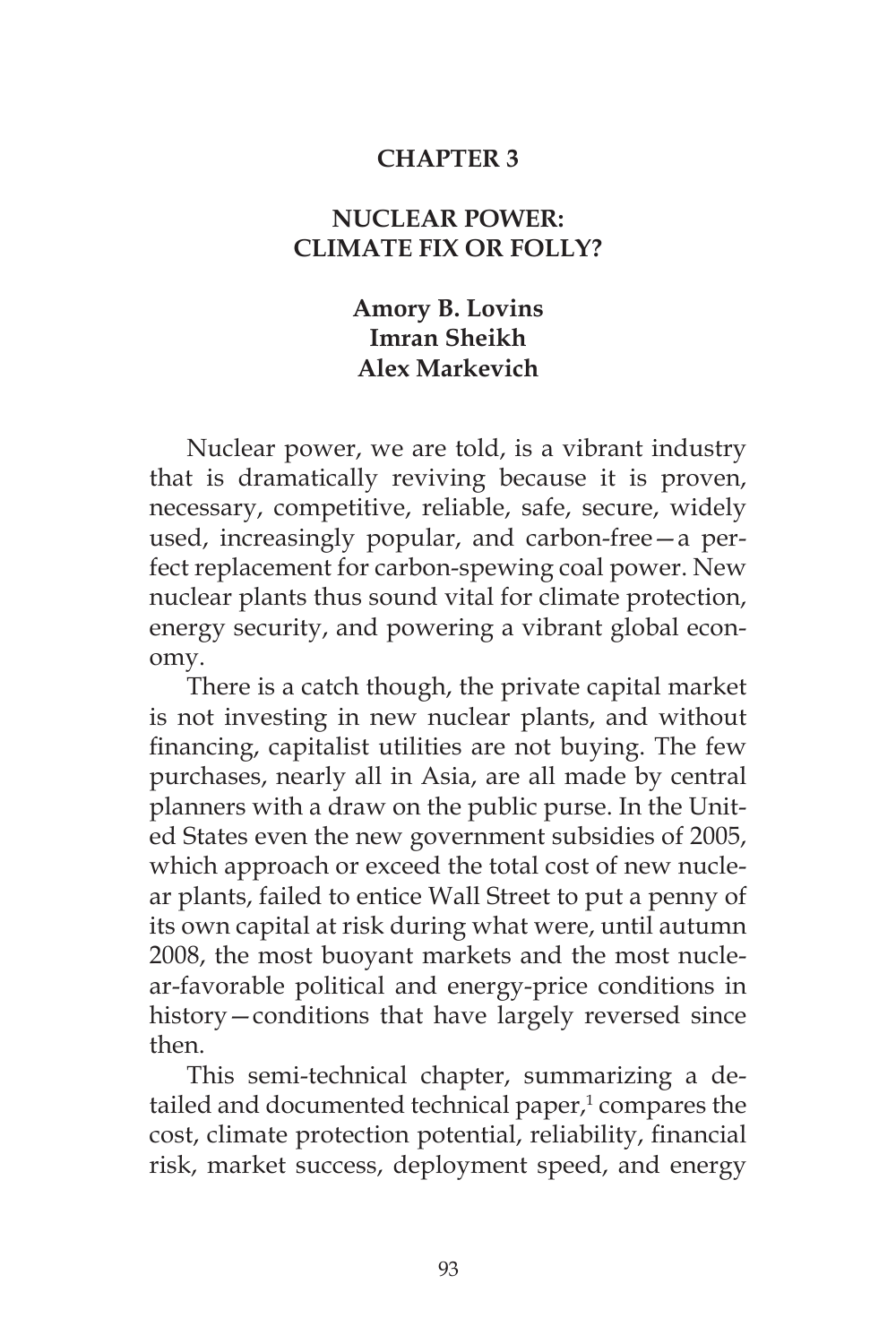contribution of new nuclear power with those of its low- or no-carbon competitors. It explains why soaring taxpayer subsidies have not attracted investors. Instead, capitalists favor climate-protecting competitors with lower cost, shorter construction time, and less financial risk. The nuclear industry claims it has no serious rivals, let alone those competitors—which, however, already outproduce nuclear power worldwide and are growing enormously faster.

Most remarkably, comparing the abilities of all options to protect the earth's climate and enhance energy security reveals why nuclear power *could never deliver* these promised benefits even if it *could* find free-market buyers—while its carbon-free rivals, which won more than \$90 billion of private investment in 2007 alone,<sup>2</sup> do offer highly effective climate and security solutions, much sooner and with higher confidence.

## **UNCOMPETITIVE COSTS**

*The Economist* observed in 2001 that "Nuclear power, once claimed to be too cheap to meter, is now too costly to matter—cheap to run but very expensive to build."3 Since then, it has become even more costly to build, and in a few years, as old fuel contracts expire, it is expected to become more expensive to run.4 Its total cost now markedly exceeds that of coal- and gasfired power plants, let alone the cheaper decentralized competitors described below.

Worldwide construction costs have risen far faster for nuclear than for non-nuclear plants. This is not, as commonly supposed, due primarily to higher metal and cement prices: repricing the main materials in a 1970s U.S. plant (an adequate approximation) to March 2008 commodity prices yields a *total* Bill of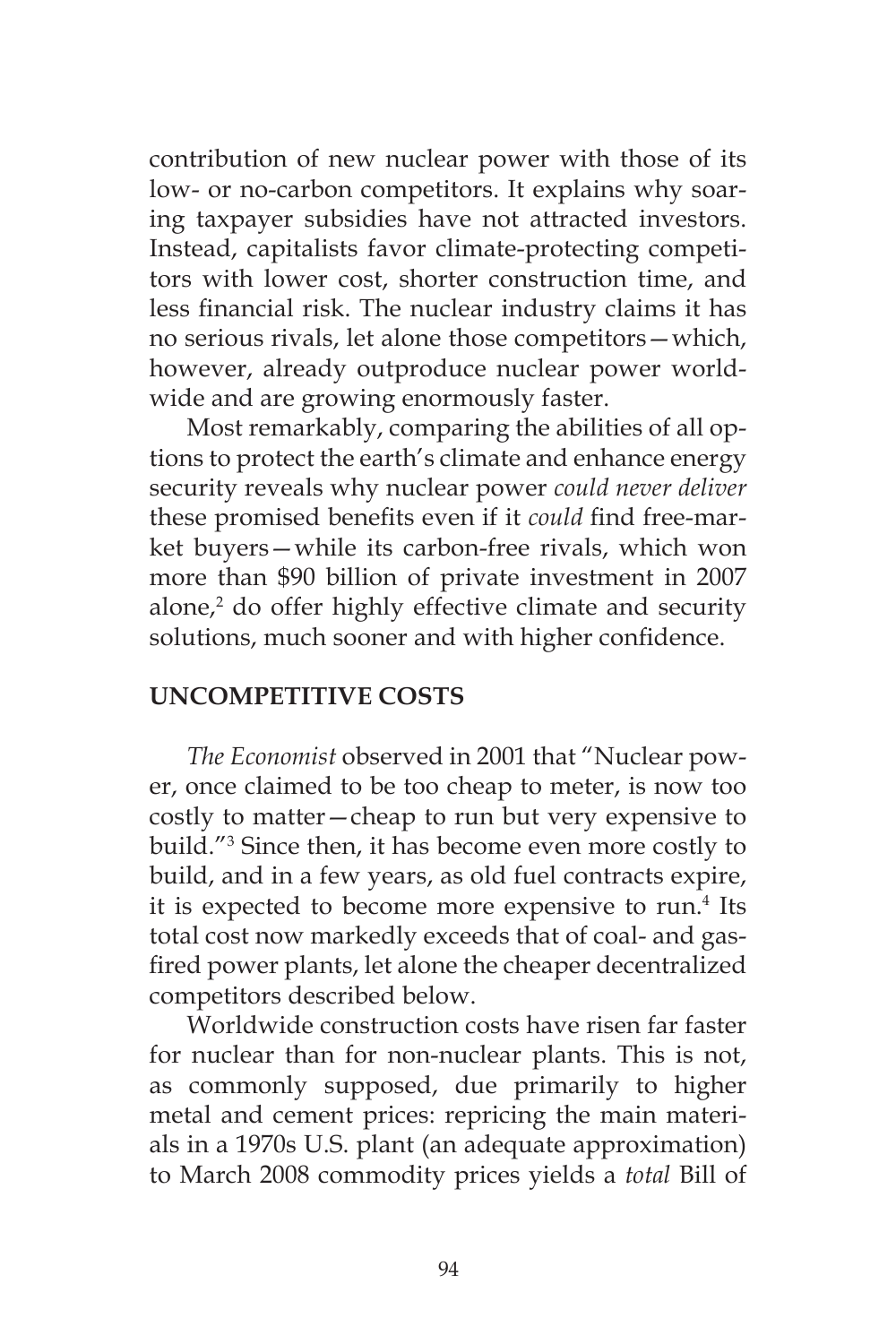Materials cost only ~1 percent of today's overnight capital cost. Rather, the real capital-cost escalation is due largely to the severe atrophy of the global infrastructure for making, building, managing, and operating reactors. This forces U.S. buyers to pay in weakened dollars, since most components must now be imported. It also makes worldwide buyers pay a stiff premium for serious shortages and bottlenecks in engineering, procurement, fabrication, and construction: some key components have only one source worldwide. The depth of the decline is revealed by the industry's flagship Finnish project, led by France's top builder, which after 3 years of construction, is at least 3 years behind schedule and 50 percent over budget. An identical second unit, gratuitously bought in 2008 by the 85 percent-state-owned Électricité de France to support the 91 percent-state-owned vendor Areva (orderless 1991–2005), was bid ~25 percent higher than the Finnish plant and without its fixed-price guarantee, and suffered prompt construction shutdowns for poor quality.

The rapid escalation of U.S. nuclear capital costs can be seen by comparing the two evidence-based studies<sup>5</sup> with each other and with later industry data (all including financing costs, except for the two "overnight" costs, but with diverse financing models—see Table 3-1). As the Director of Strategy and Research for the World Nuclear Association candidly put it, "[I]t is completely impossible to produce definitive estimates for new nuclear costs at this time. . . ."6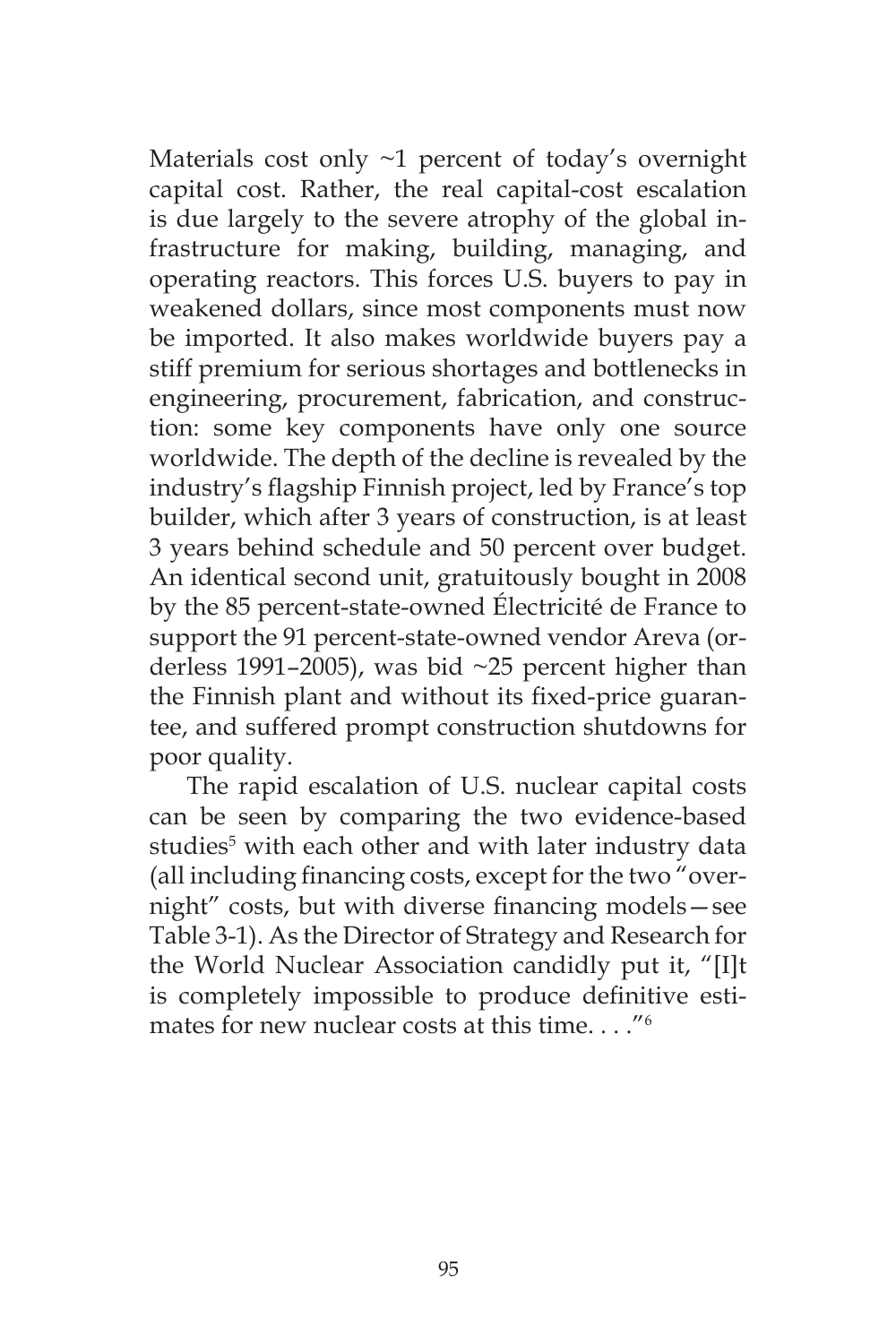| <b>Date</b> | <b>Source</b> | <b>Capital Cost</b><br>(2007 \$/net el. W) | <b>Levelized Busbar Cost,</b><br>2007 \$/MWh |
|-------------|---------------|--------------------------------------------|----------------------------------------------|
| 7/03        | MIT           | 2.3                                        | $77 - 91$                                    |
| 6/07        | Keystone      | $3.6 - 4.0$                                | $83 - 111$                                   |
| 5/07        | S&P           | $\sim$ 4                                   |                                              |
| 8/07        | AEP           | $\sim$ 4                                   |                                              |
| 10/07       | Moody's       | $5 - 6$                                    |                                              |
| 11/07       | Harding       | $4.3 - 4.6$                                | ~180                                         |
| 3/08        | FPL filing    | $~1$ -4.2–6.1 [3.1–4.5 overnight]          |                                              |
| 3/08        | Constellation | $[3.5 - 4.5$ overnight]                    |                                              |
| 5/08        | Moody's       | ~27.5                                      | 150                                          |
| 6/08        | Lazard        | $5.6 - 7.4$                                | $96 - 123$                                   |
| 11/08       | Duke Power    | [4.8 overnight]                            |                                              |

# **Table 3-1. Escalating U.S. Nuclear Construction Cost Estimates (Including Interest and Real Escalation Unless [Overnight]), 2003–08 (2009–10 Continue the Trend).7**

By 2007, as Figure 3-1 shows, nuclear power was the costliest option among all main competitors, whether using MIT's authoritative but now low 2003 cost assessment, the Keystone Center's mid-2007 update (top of nuclear plant bar), or later and even higher industry estimates (Moody's arrow).8 For plants ordered in 2009, formal studies have not yet caught up with the latest data, but it appears that their new electricity would probably cost (at your meter, not at the power plant) around 10–13¢/kWh for coal rather than the 9¢ shown, about 9–13¢/kWh for combined-cycle gas rather than the nearly 10¢ shown, but around 15–21¢/ kWh for new nuclear rather than the  $11-15$ ¢ shown.<sup>9</sup> However, nuclear's decentralized competitors have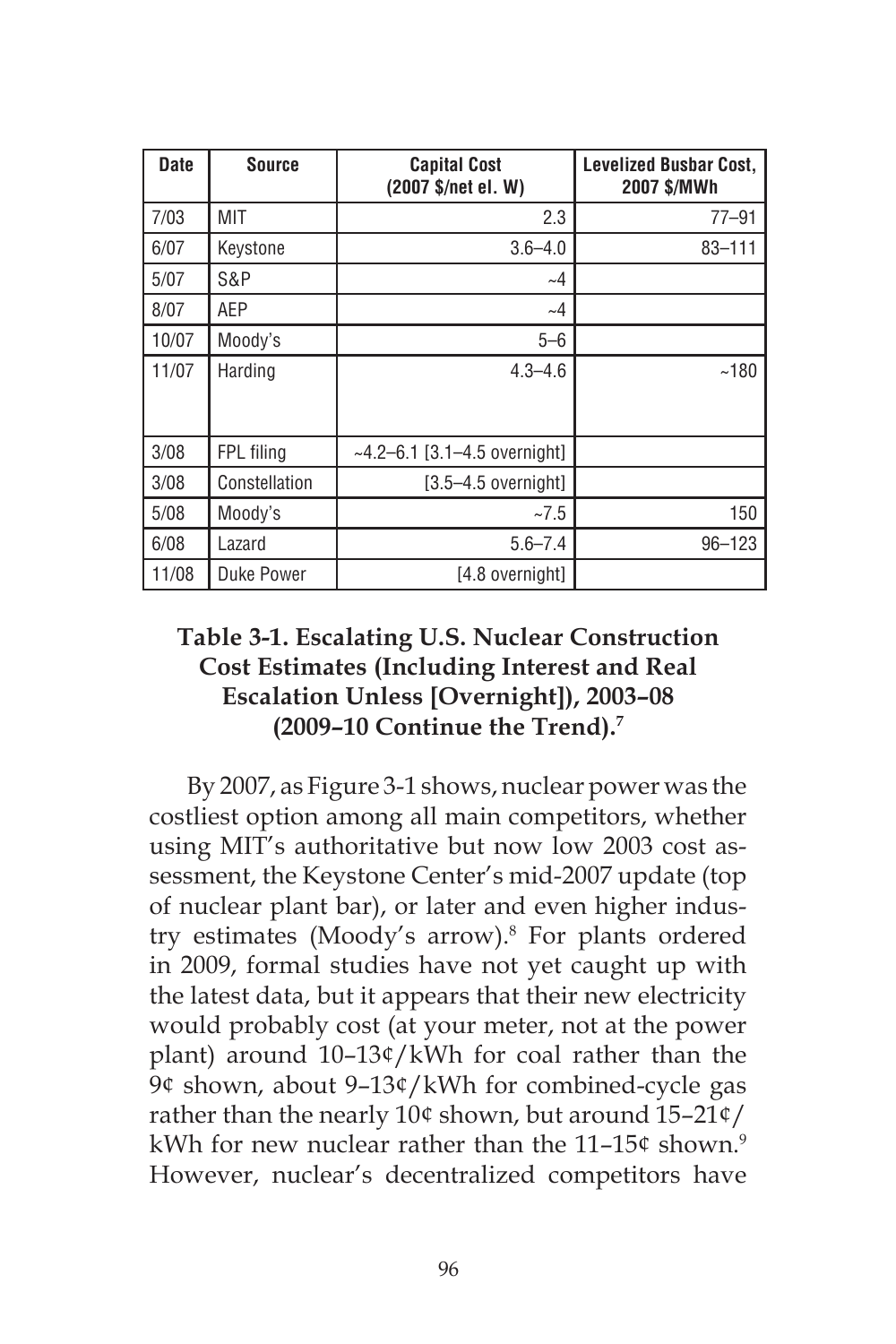suffered far less, or even negative, cost escalation, for example, the average price of electricity sold by new U.S. windfarms *fell* slightly in 2007.<sup>10</sup> The 4.0¢/kWh average windpower price for projects installed in 1999–2007 seems to be more representative of a stable forward market, and corresponds to ~7.4¢/kWh delivered and firmed—just one-half to one-third of new nuclear power costs on a fully comparable basis.



# **Figure 3-1. An Apples-to-Apples Comparison of the Cost of Making and Delivering a New Firm kWh of Electrical Services in the United States Based on Empirical ~2007 Market Costs and Prices.**

#### **Noncentral Station Competitors**.

Cogeneration and efficiency are "distributed resources," usually located near where energy is used. Therefore, they do not incur the capital costs and ener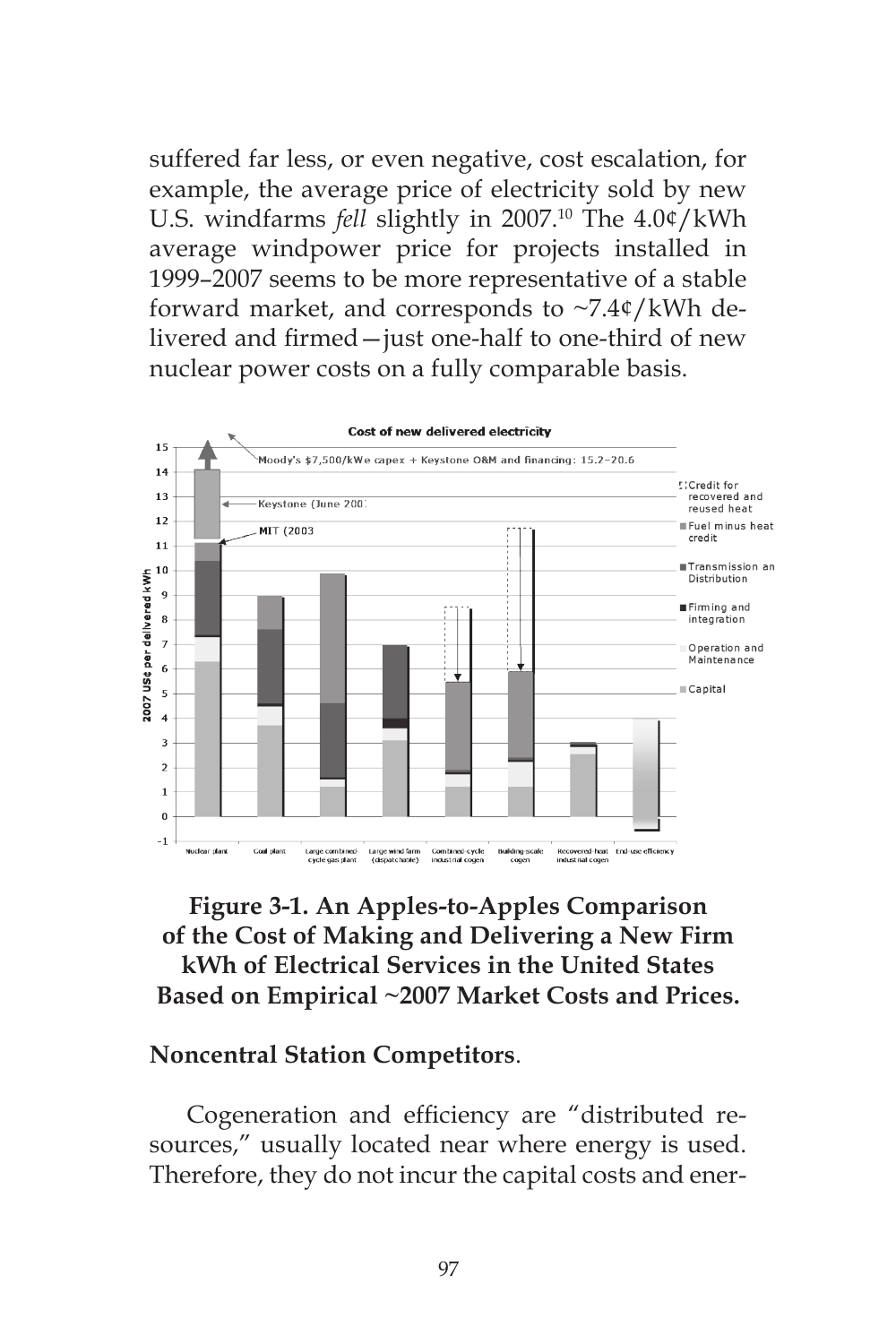gy losses of the electric grid, which links large power plants and remote wind farms to customers.<sup>11</sup> Wind farms, like solar cells, also require "firming" to steady their variable output, and all types of generators require some backup for when they inevitably break.<sup>12</sup> Figure 3-1 reflects these costs.

Making electricity from fuel creates large amounts of by-product heat that is normally wasted. Combined-cycle industrial cogeneration and buildingscale cogeneration recover most of that heat and use it to displace the need for separate boilers to heat the industrial process or the building, thus creating the economic "credit" shown in Figure 3-1. Cogenerating electricity and some useful heat from currently discarded industrial heat is even cheaper because no additional fuel is needed, so no additional carbon is released  $-$  only what the factory was already emitting.<sup>13</sup>

End-use efficiency, by far the cheapest option, wrings more (and often better) services from each kilowatt-hour by using smarter technologies—substituting brains for dollars and carbon. That is mainly how California has held per-capita electricity use flat for the past 30 years, saving ~\$100 billion of investment to supply electricity, while per-capita real income rose 79 percent (1975–2005). Its new houses, for example, now use one-fourth the energy they used to. Yet California is further accelerating all its efficiency efforts because there is so much still to save. McKinsey & Company has found that efficiency can profitably offset 85 percent of the normally projected growth in U.S. electricity consumption to 2030.14 Just using all U.S. electricity as productively as the top 10 states now do (in terms of gross state product per kWh consumed, roughly adjusted for economic mix and climate) would save about 1,200 TWh/y $-\textless 62$  percent of the output of U.S. coal-fired plants.15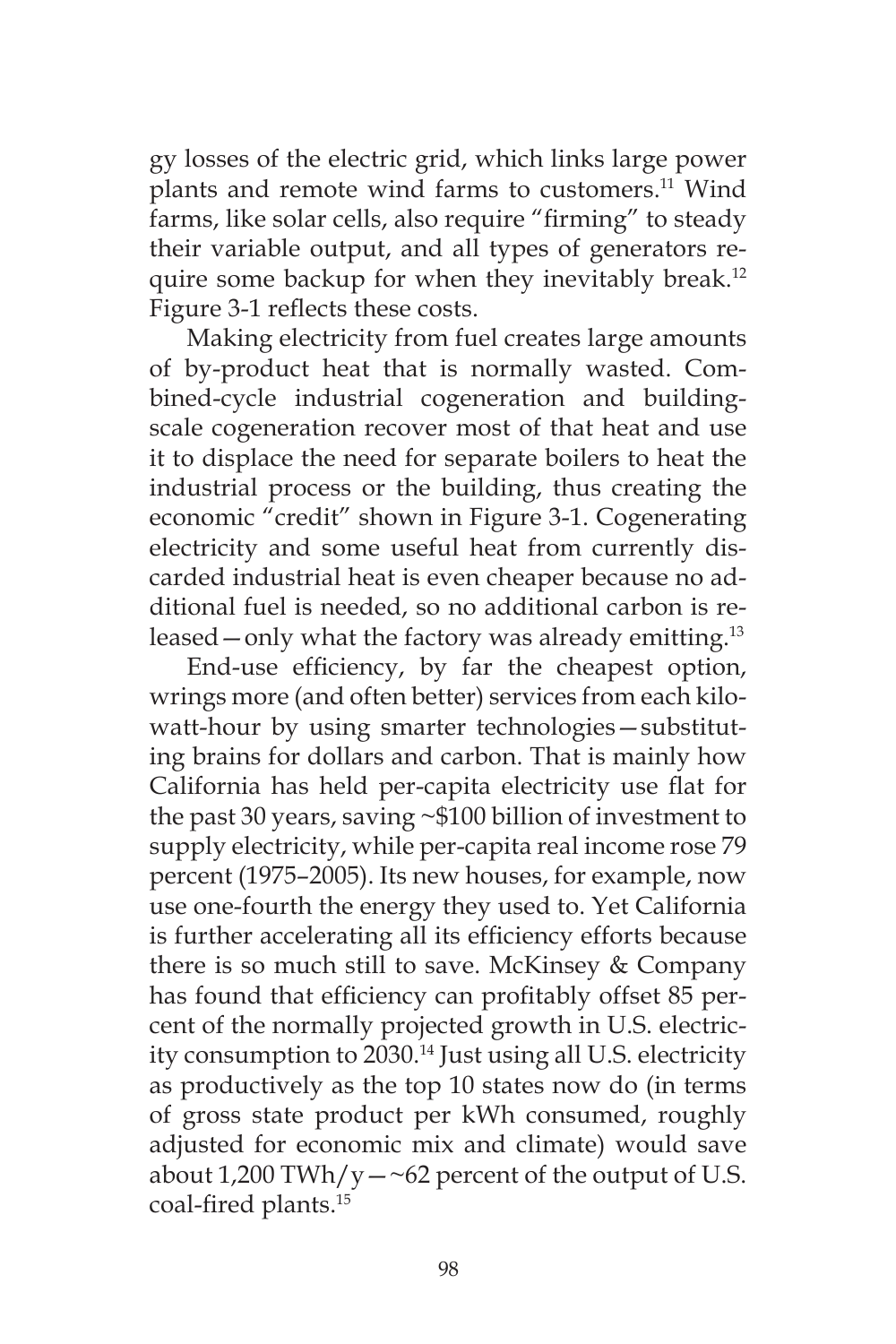Saving electricity costs far less than producing and delivering it, even from *existing* plants. California investor-owned utility efficiency programs cost an average of 1.2¢/kWh in 2004, and 83 Pacific Northwest utility programs cost  $1.3¢/kWh.<sup>16</sup>$  The national average is about 2¢, but hundreds of utility programs (mainly for businesses, where most of the cheap savings are) cost less than 1¢.17

A major power engineering firm helped investment firm Lazard compare observed U.S. prices, finding that efficiency and many renewables cost less than a new central plants (see Figure 3-2). Lazard's recent comparison shows most centralized options beating all new central stations; this chart omits cogeneration, overstates wind costs, and understates nuclear costs. 18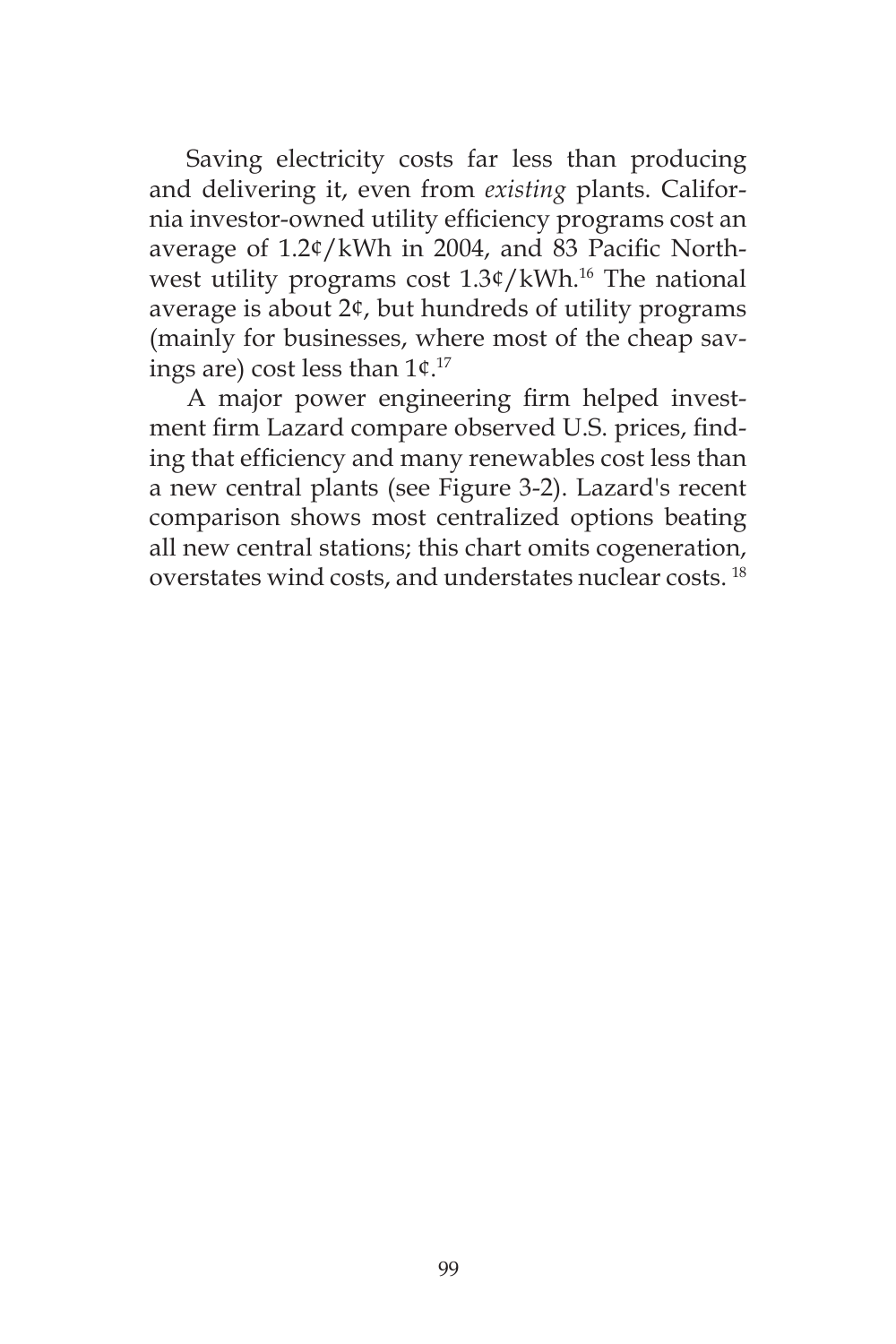

**Figure 3-2. Lazard's Levelized Cost of Energy Comparison.**

# **WHY THESE COMPARISONS UNDERSTATE THE LACK OF COMPETITIVENESS OF NUCLEAR POWER**

These conventional results and assessments greatly understate the size and profitability of today's electric efficiency potential. In 1990, the utilities think-tank EPRI and RMI, in a joint article, assessed the potential to be as  $\sim$ 40–60 percent and  $\sim$ 75 percent, respectively,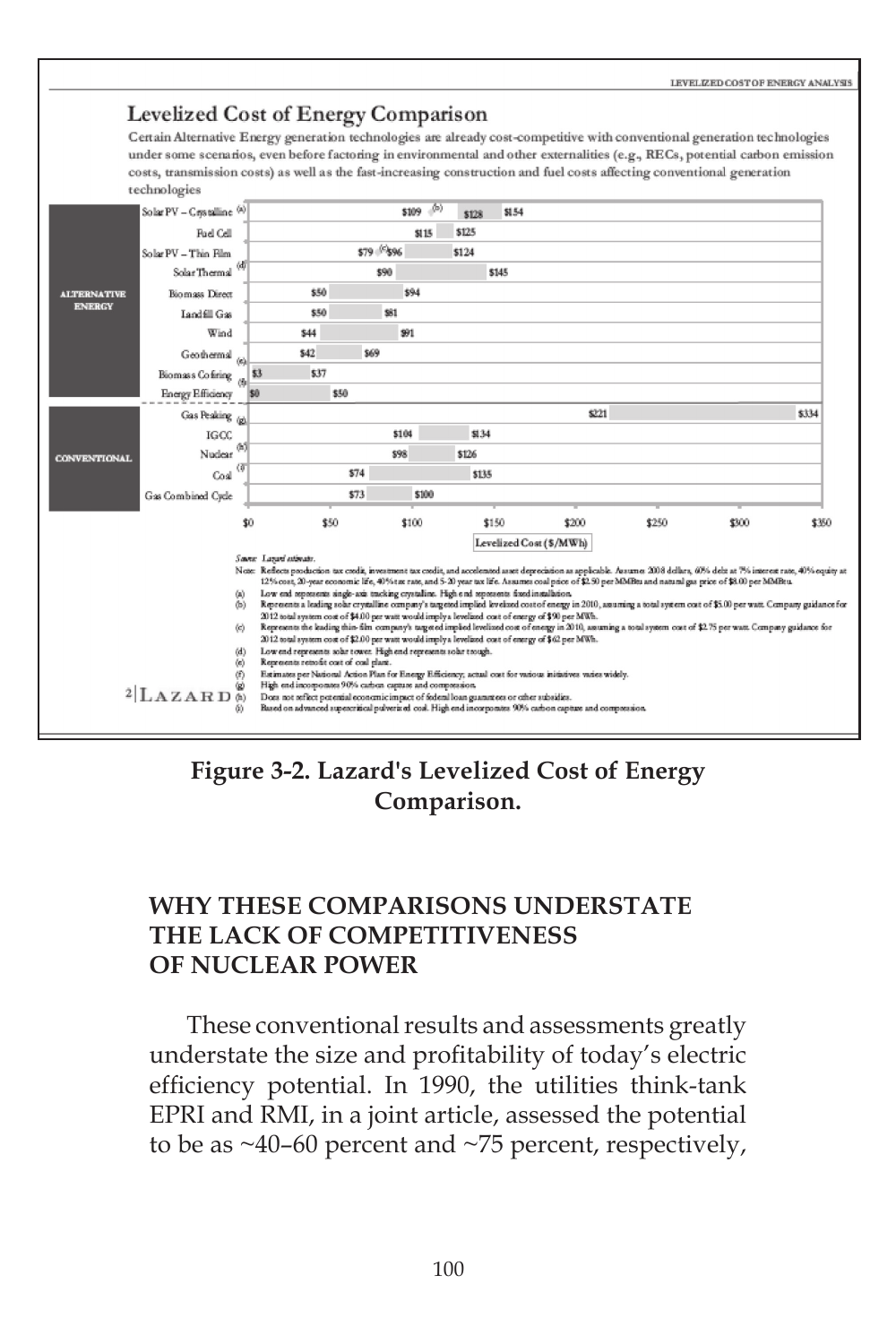at average 2007-\$ costs of about 3 and 1¢/kWh.19 Now both those estimates look conservative, for two reasons:

1. As EPRI suggests, efficiency technologies have improved faster than they have been applied, so the potential savings keep getting bigger and cheaper.20

2. As RMI's work with many leading firms has demonstrated, integrative design can often achieve radical energy savings at *lower* cost than small or no savings.21 That is, efficiency can often *reduce* total investment in new buildings and factories, and even in some retrofits that are coordinated with routine renovations<sup>22</sup>

Wind, cogeneration, and end-use efficiency already provide electrical services more cheaply than central thermal power plants, whether nuclear or fossil-fueled. *This cost gap will only widen*, since central thermal power plants are largely mature and getting costlier, while their competitors continue to improve rapidly. Indeed, a good case can be made that photovoltaics (PVs) can *already* beat new thermal power plants. For example, if you start in 2010 to build a new 500-MW coal-fired power plant in New Jersey, plus an adjacent photovoltaic (PV) power plant, before the coal plant comes online in 2018, the solar plant will produce a slightly larger amount of annual electricity at lower levelized cost, but with 1.5x more onpeak output, and the PV manufacturing capacity used to build your plant can then add 750 more MW *each year*. 23 Of course, the high costs of conventional fossilfueled plants would go even higher if their large carbon emissions had to be captured—but this coal/solar comparison assumes a carbon price of *zero*.

The foregoing cost comparison is conservative for four important *additional* reasons: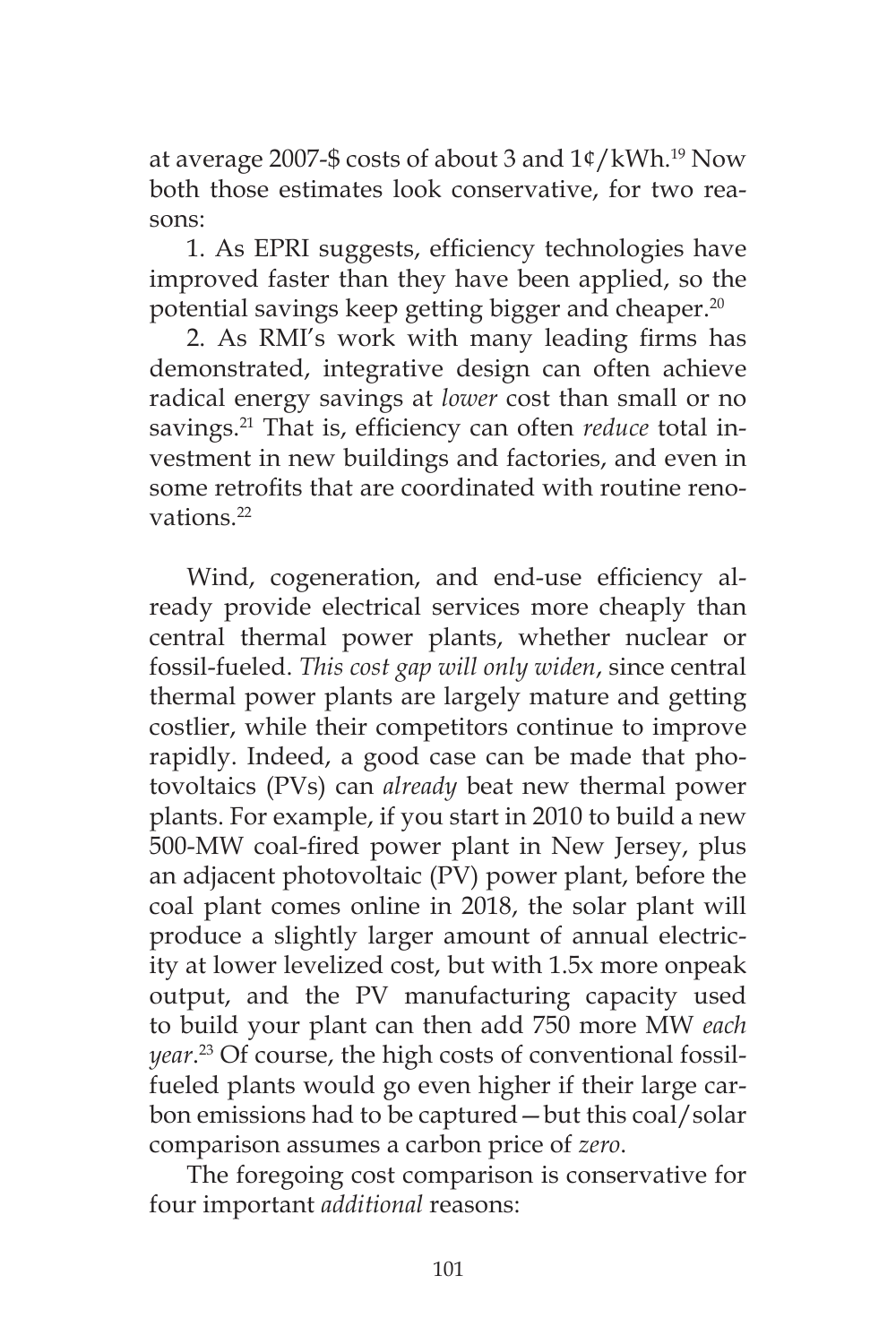1. End-use efficiency often has side-benefits worth 1–2 orders of magnitude (factors of 10) more than the saved energy.<sup>24</sup>

2. End-use efficiency and distributed generators have 207 "distributed benefits" that typically increase their economic value by an order of magnitude.<sup>25</sup> The *only* distributed benefit counted above is reusing waste heat in cogeneration.

3. Integrating variable renewables with each other typically saves over half their capacity for a given reliability;26 indeed, diversified variable renewables, forecasted and integrated, typically need *less* backup investment than big thermal plants for a given reliability.

4. Integrating strong efficiency with renewables typically makes both of them cheaper and more effective.<sup>27</sup>

The uncompetitiveness of new nuclear power is clear without these four conservatisms, and is overwhelming with them. As we will see, the marketplace concurs—and that is good news for the global climate.

# **UNCOMPETITIVE CO2 DISPLACEMENT**

Nuclear plant operations emit no carbon directly and rather little indirectly.<sup>28</sup> Nuclear power is therefore touted as the key replacement for coal-fired power plants. But this seemingly straightforward substitution could be done instead by using *non*-nuclear technologies that are cheaper and faster, so they yield more climate solution per dollar and per year.

As Figure 3-3 shows, various options emit widely differing quantities of  $CO<sub>2</sub>$  per delivered kilowatthour:29 Coal is by far the most carbon-intensive source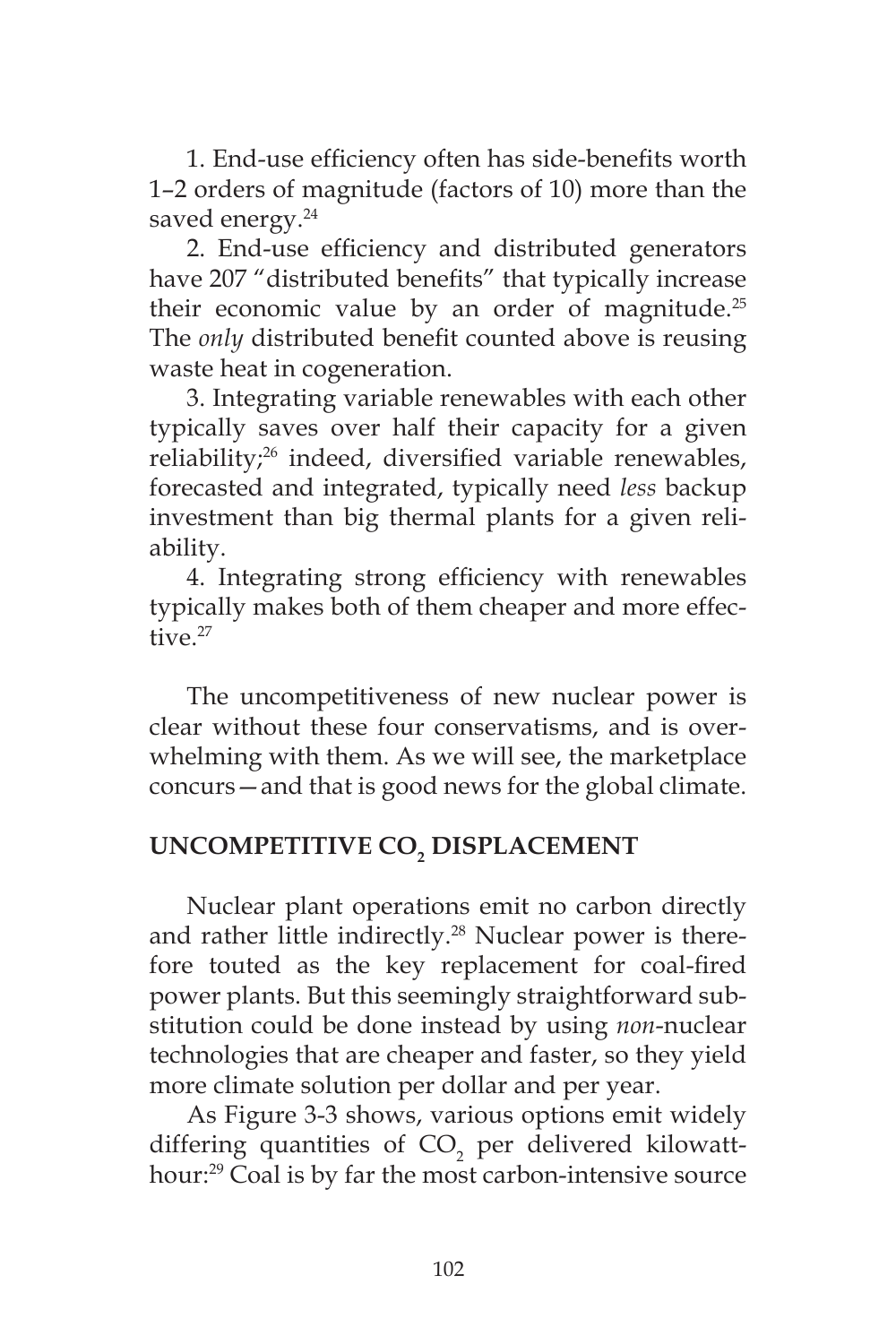of electricity, so displacing it is the yardstick of carbon displacement's effectiveness. A kilowatt-hour of nuclear power does displace nearly all the 0.9-plus kilograms of  $\mathrm{CO}_2$  emitted by producing a kilowatthour from coal. But so does a kilowatt-hour from wind, a kilowatt-hour from recovered-heat industrial cogeneration, or a kilowatt-hour saved by end-use efficiency, and all three of these carbon-free resources cost far less than nuclear power per kilowatt-hour, so they save far more carbon per dollar.



**Figure 3-3. Operating CO2 Emitted Per Delivered kWh.**

Combined-cycle industrial cogeneration and building-scale cogeneration typically burn natural gas, which does emit carbon (though half as much as coal), so they displace somewhat less net carbon than nuclear power can, around 0.7 kilograms of  $\mathrm{CO}_2^{\phantom{\dag}}$  per kilowatt-hour.30 Even though cogeneration displaces less carbon than nuclear does per kilowatt-hour, it displaces more carbon than nuclear does *per dollar spent on delivered electricity*, because it costs far less. With a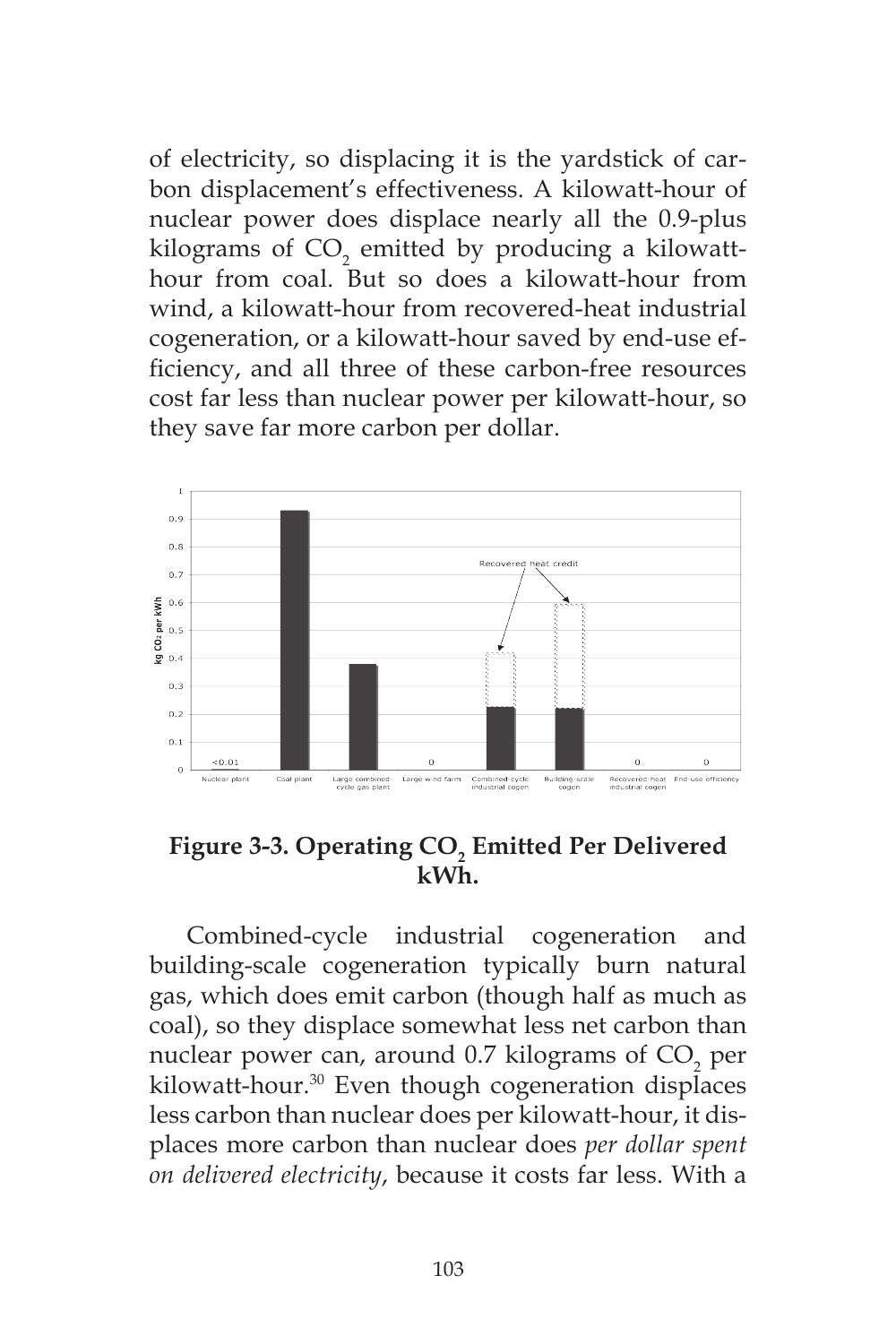net delivered cost per kilowatt-hour approximately half of that of nuclear (using the most conservative comparison from Figure 3-1), cogeneration delivers twice as many kilowatt-hours per dollar, and therefore displaces around  $1.4$  kilograms of  $CO<sub>2</sub>$  for the same cost as displacing 0.9 kilograms of  $\mathrm{CO}_2$  with nuclear power.

Figure 3-4 compares the cost-effectiveness of different electricity options in reducing  $CO<sub>2</sub>$  emissions, counting both their cost-effectiveness (kilowatt-hours per dollar), and any carbon emissions. New nuclear power is so costly that shifting a dollar of spending from nuclear to efficiency protects the climate severalfold more than shifting a dollar of spending from coal to nuclear. Indeed, under plausible assumptions, spending a dollar on new nuclear power *instead of* on efficient use of electricity has a worse effect on climate than spending that dollar on new coal power! How much net carbon emissions from coal-fired power plants can be displaced by buying a dollar's worth of new electrical services using different technologies? Note that the carbon savings from realistic efficiency investments are far above the upper-right corner of the chart.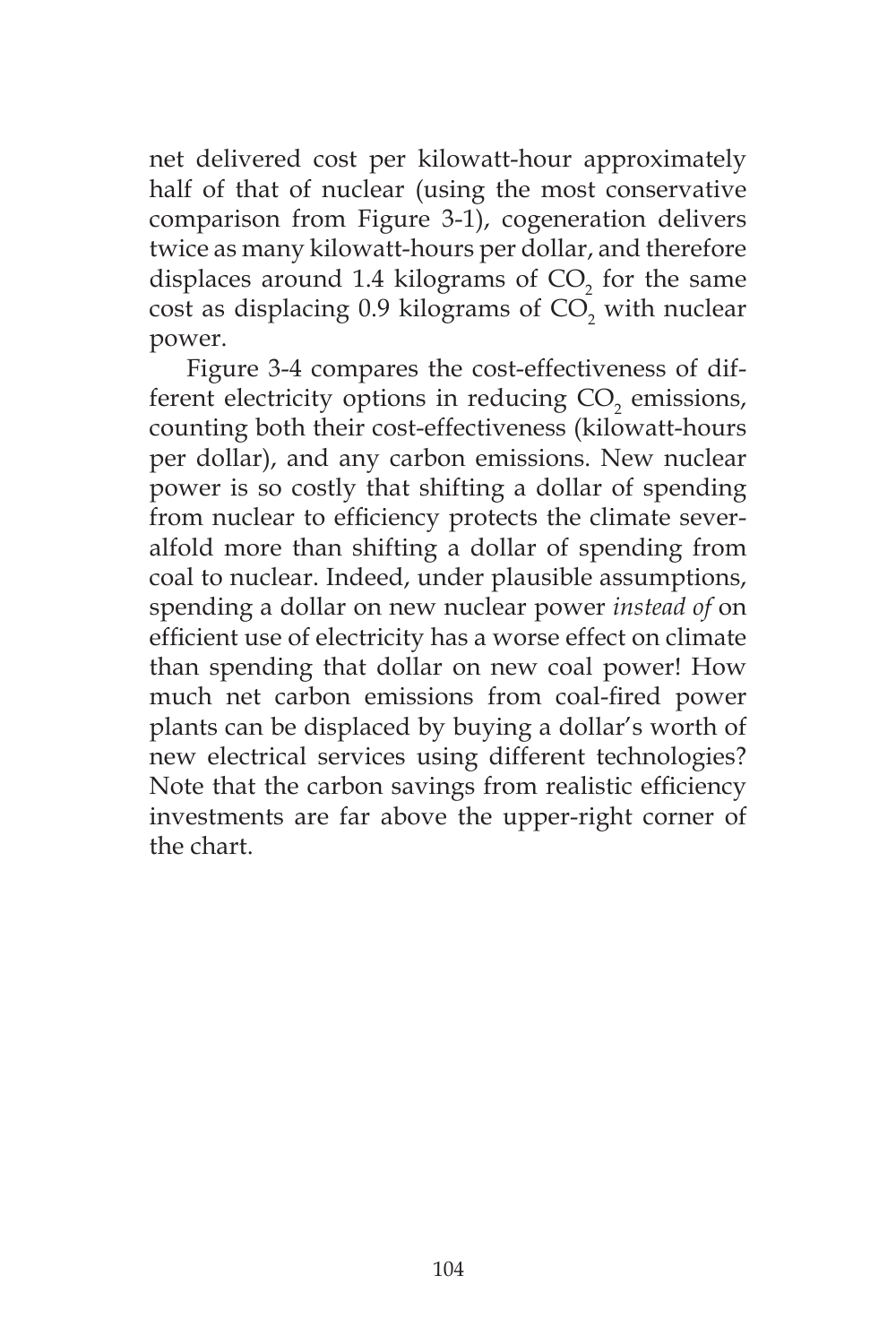

# **Figure 3-4. Coal-Fired CO2 Emissions Displaced per Dollar Spent on Electrical Services.**

If we are serious about addressing climate change, we must invest resources wisely to expand and accelerate climate protection. Since nuclear power is costly and slow to build, buying more of it rather than its cheaper and swifter rivals will instead reduce and retard climate protection.

## **QUESTIONABLE RELIABILITY**

All sources of electricity sometimes fail, differing only in how predictably, why, how often, how much, and for how long. Even the most reliable giant power plants are intermittent, they fail unexpectedly in billion-watt chunks, often for long periods. Of all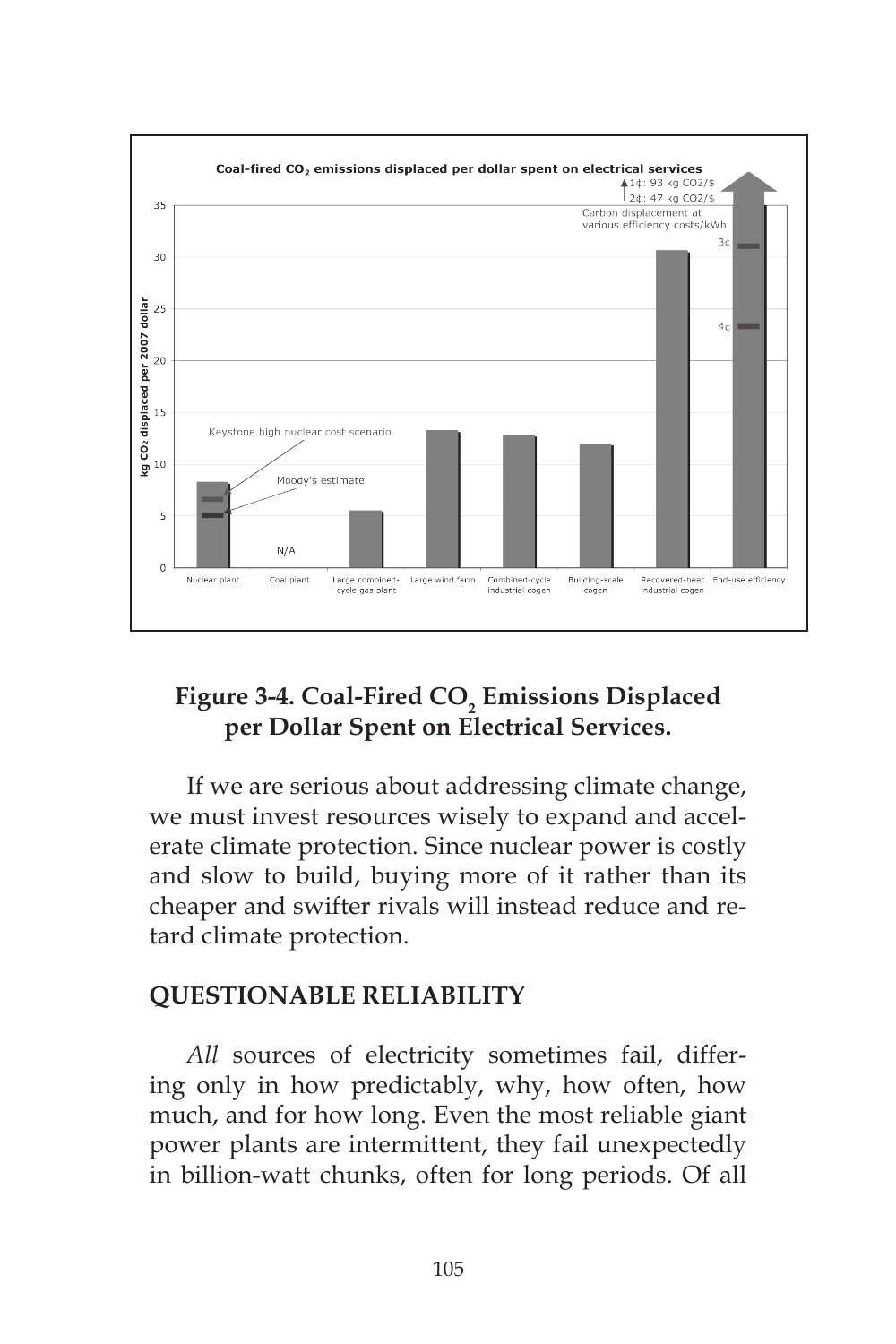132 U.S. nuclear plants built (52 percent of the 253 originally ordered), 21 percent were permanently and prematurely closed due to reliability or cost problems, while another 27 percent have completely failed for a year or more at least once. The surviving U.S. nuclear plants produce ~90 percent of their full-time full-load potential, but even they are not fully dependable. Even reliably operating nuclear plants must shut down, on average, for 39 days every 17 months for refueling and maintenance, and unexpected failures do occur too. To cope with such intermittence by both nuclear and centralized fossil-fueled power plants, which typically fail about 8 percent of the time, utilities must install a roughly 15 percent "reserve margin" of extra capacity, some of which must be continuously fueled, spinning ready for instant use. Heavily nuclear-dependent regions are particularly at risk because drought, earthquake, a serious safety problem, or a terrorist incident could close many plants simultaneously.

Nuclear plants have an additional disadvantage, for safety, they must instantly shut down in a power failure, but for nuclear-physics reasons, they cannot be quickly restarted. During the August 2003 Northeast blackout, nine perfectly operating U.S. nuclear units had to shut down. After 12 days of a painfully slow restart process, their average capacity loss had exceeded 50 percent. For the first 3 days, just when they were most needed, their output was 3 percent below normal.

The big transmission lines that highly concentrated nuclear plants require are also vulnerable to lightning, ice storms, rifle bullets, cyber-attacks, and other interruptions.<sup>31</sup> The bigger our power plants and power lines get, the more frequent and widespread regional blackouts will become. Because 98–99 percent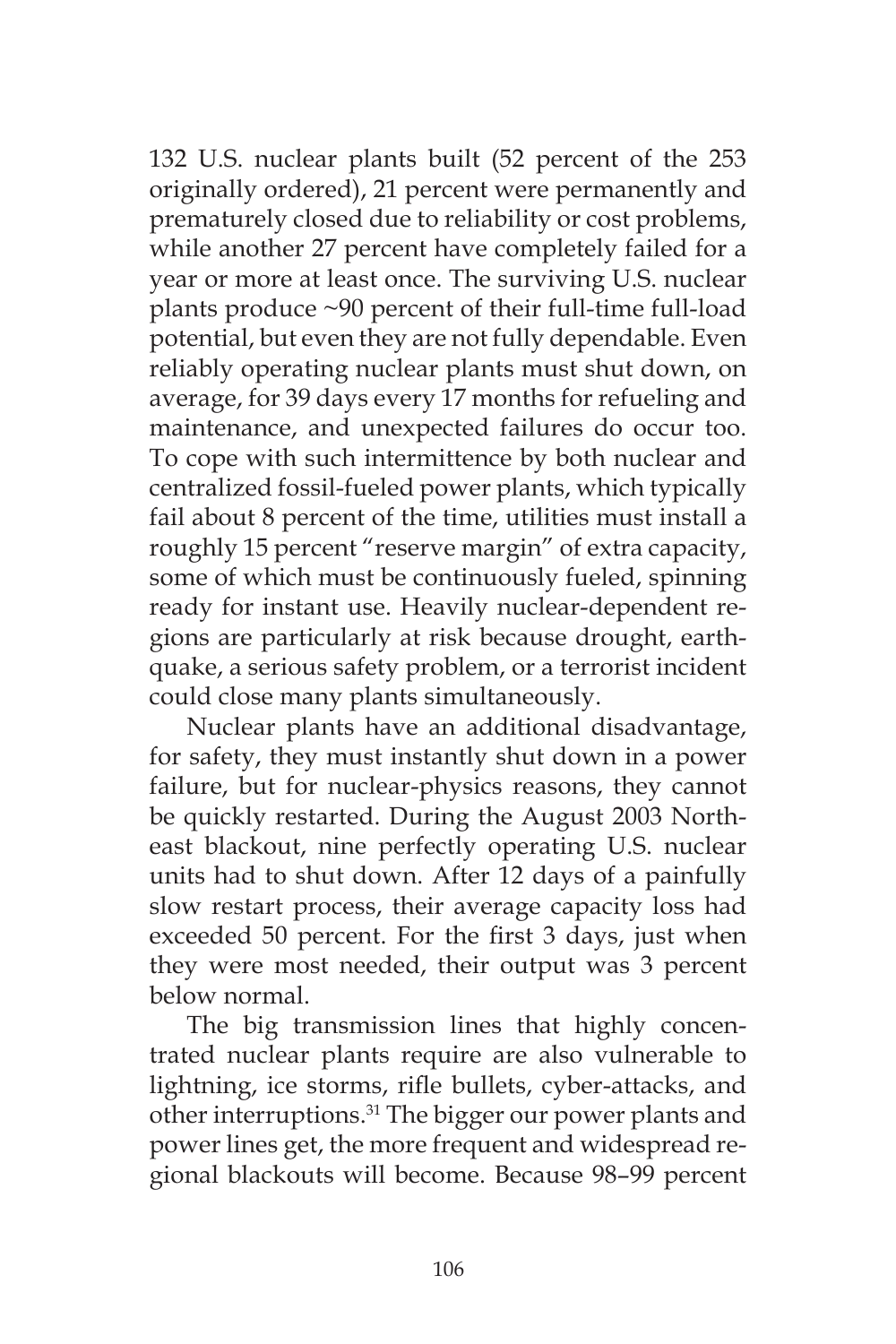of power failures start in the grid, it is more reliable to bypass the grid by shifting to efficiently used, diverse, dispersed resources sited at or near the customer.

Additionally, a portfolio of many smaller units is unlikely to fail all at once because its diversity and dispersion make it more reliable even if its individual units are not.<sup>32</sup> The same logic applies to the two renewable electricity sources—windpower and photovoltaics—whose output varies with weather or daytime. Of course, the sun does not always shine on a given solar panel, nor does the wind always spin a given turbine. Yet, if properly firmed, both windpower, whose global potential is 35 times that of the world's electricity use, $33$  and solar energy, all of which that strikes the earth's surface every ~70 minutes is equivalent to that used by humankind each year, can deliver reliable power without significant cost for backup or storage.34 These variable renewable resources become *collectively* reliable when diversified in type and location and when integrated with three types of resources: steady renewables (geothermal, small hydro, biomass, etc.); existing fueled plants; and customer demand response. Such integration uses weather forecasting to predict the output of variable renewable resources, just as utilities now forecast demand patterns and hydropower output. In general, keeping power supplies reliable despite large wind and solar fractions may well require *less* backup or storage capacity than utilities *have already bought* to manage intermittence from big thermal stations. The renewable energy myth of unreliability has been debunked both by theory and by practical experience.<sup>35</sup>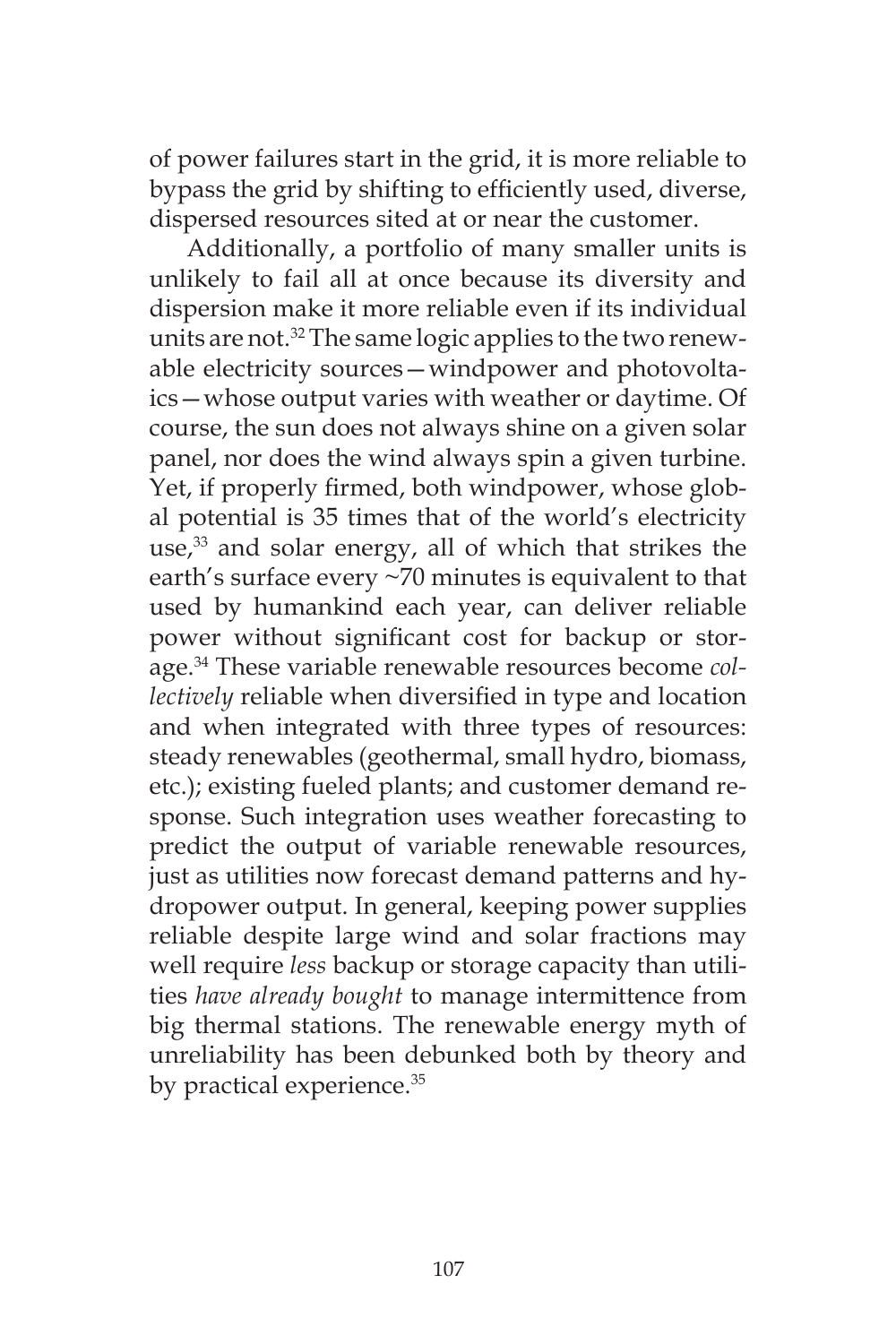# **LARGE SUBSIDIES TO OFFSET HIGH FINANCIAL RISK**

The latest U.S. nuclear plant proposed to be built is estimated to cost \$12–24 billion (for 2.2–3.0 billion watts), much more than the industry's claims for new construction, and off the chart as shown in Figure 3-1. The utility's owner, a large holding company active in 27 states, has annual revenues of only \$15 billion. Even before the current financial crisis, such high and highly uncertain capital costs made financing prohibitively expensive for free-market nuclear plants in the half of the United States that has restructured its electricity system. These high costs also make it prone to politically sensitive rate shock in the rest of the United States. For example, a new nuclear kilowatt-hour costing, say, 18 cents "levelized" over decades implies that the utility must collect ~30 cents to fund its first year of operation.

Lacking investors, nuclear promoters have turned back to taxpayers, who already bear most nuclear accident risks, have no meaningful say in licensing, and for decades have subsidized existing nuclear plants by ~1–8¢/kWh. In 2005, desperate for orders, the politically potent nuclear industry got those U.S. subsidies raised to  $\sim$ 5–9¢/kWh for new plants, or  $\sim$ 60–90 percent of their entire projected power cost, including new taxpayer-funded insurance against legal or regulatory delays. Wall Street still demurred. In 2007, the industry won relaxed government rules that made its 100 percent loan guarantees (for 80 percent debt financing) even more valuable. One utility's data indicated a cost of about \$13 billion for a single new plant, which is almost equal to its entire capital cost. However, rising costs made the \$4 billion of the new 2005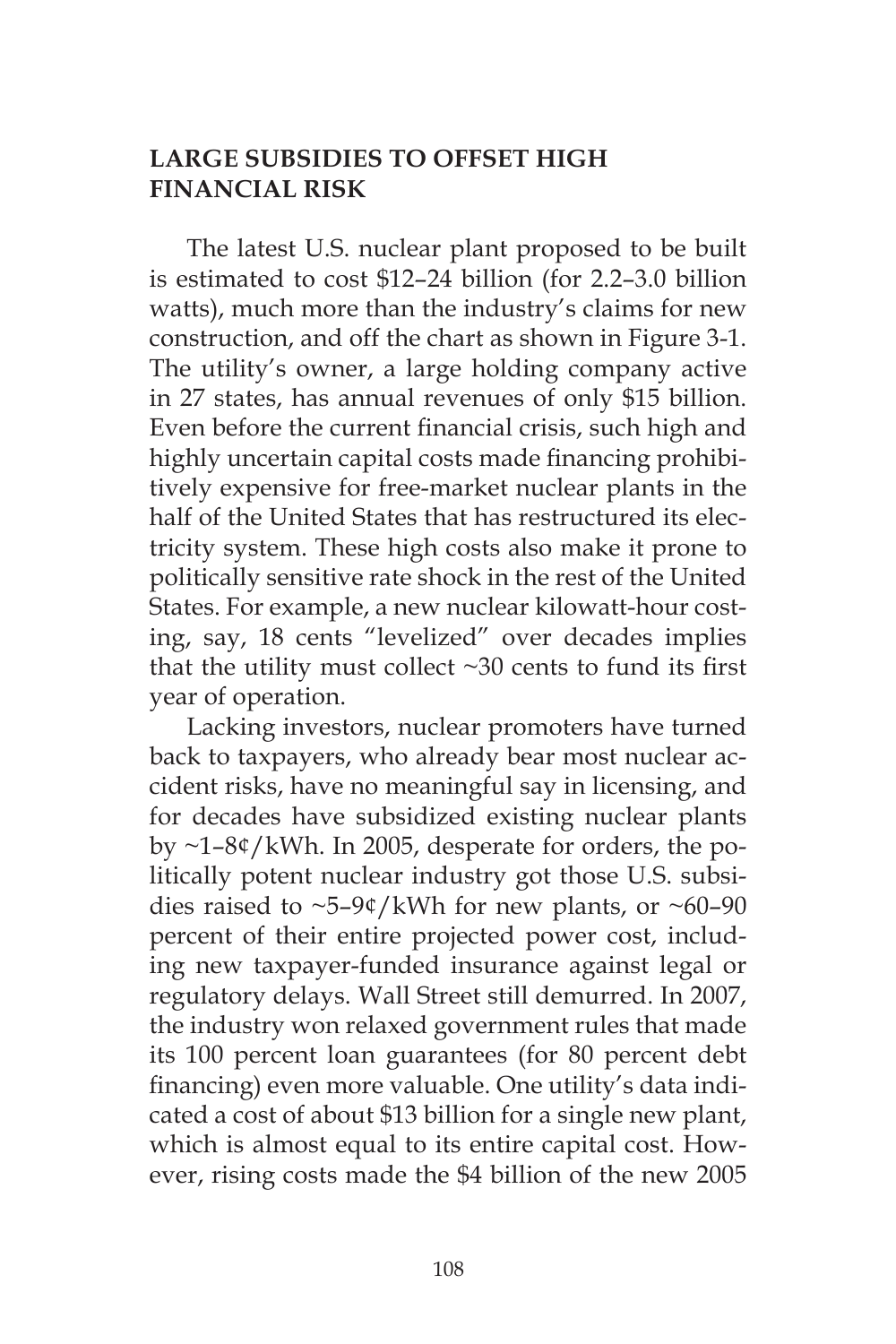loan guarantees scarcely sufficient for a single reactor, so Congress raised taxpayer guarantees to \$18.5 billion. Congress will soon be asked for another \$30+ billion in loan guarantees, or even for a blank check (as both Houses separately approved in 2010). Meanwhile, the nonpartisan Congressional Budget Office has concluded that defaults are likely.

Wall Street is ever more skeptical that nuclear power is as robustly competitive as claimed. Starting with Warren Buffet, who recently abandoned a nuclear project because "it does not make economic sense," the smart money is heading for the exits.<sup>36</sup> The Nuclear Energy Institute is therefore trying to damp down the rosy expectations it created. It now says U.S. nuclear orders will come not in a tidal wave but in two little ripples—a mere 5–8 units coming online in 2015–16, then more if those are on time and within budget. Even that sounds dubious, as many senior energy-industry figures privately agree. In today's capital market, governments can have at most about as many nuclear plants as they can force taxpayers to buy. Indeed, the big financial houses that lobbied to be the vehicles of those gigantic federal loan guarantees are now largely gone; a new administration with many other priorities may be less supportive of such largesse; and the "significant" equity investment required to qualify for the loan guarantees seems even less likely to come from the same investors who declined to put their own capital at risk at the height of the capital bubble. The financial crisis has virtually eliminated private investment in big, slow, risky projects, while not materially decreasing investment in the small, fast, granular ones that were already walloping central plants in the global marketplace.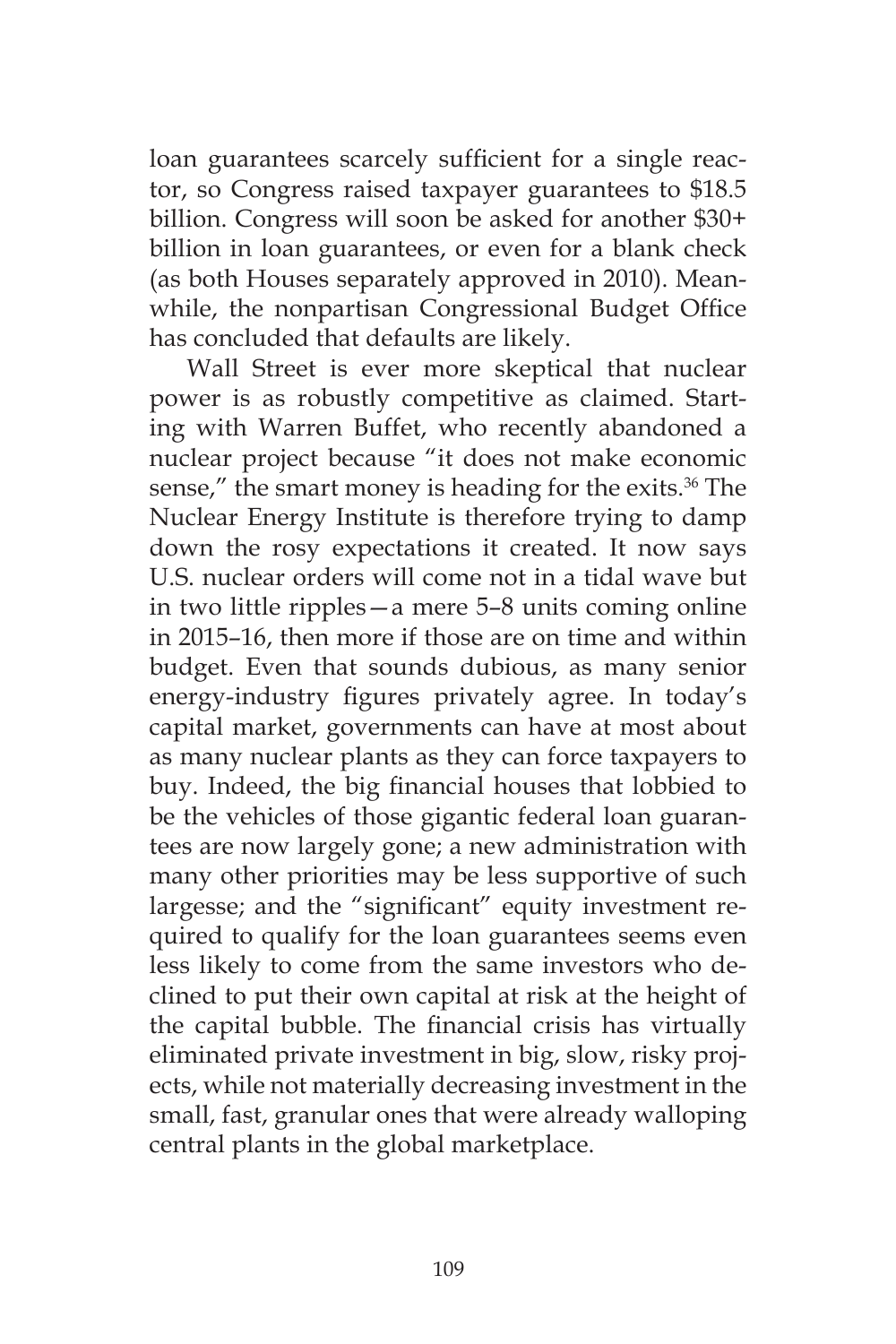## **THE MICROPOWER REVOLUTION**

While nuclear power struggles in vain to attract private capital, investors have switched—and the financial crisis has accelerated their shift $37 -$ to cheaper, faster, less risky alternatives that *The Economist* calls "micropower"—distributed turbines and generators in factories or buildings (usually cogenerating useful heat), and all renewable sources of electricity *except* big hydro dams (those over 10 megawatts). $38$  These alternatives surpassed the global capacity of nuclear power in 2002 and its electric output in 2006. Nuclear power now accounts for about 2 percent of worldwide electric capacity additions, *vs*. 28 percent for micropower (2004–07 average) and probably a good deal more in 2007–08.39

Despite subsidies that are generally smaller than those for nuclear power and many barriers to fair market entry and competition,<sup>40</sup> negawatts (electricity saved by using it more efficiently or timely) and micropower have lately turned in a stunning global market performance. Figure 3-5 shows how micropower's actual and industry-projected electricity production is running away from that of nuclear power, not even counting the roughly comparable additional growth in negawatts, nor any fossil-fueled generators under 1 megawatt.41 Global electricity produced, or projected by industry to be produced, by decentralized low- or no-carbon resources—cogeneration ("CHP"), mostly gas-fired, and distributed renewables (those other than big hydroelectric dams). Micropower obtained over \$100 billion of new private capital in 2007—roughly an eighth of the total global energy investment.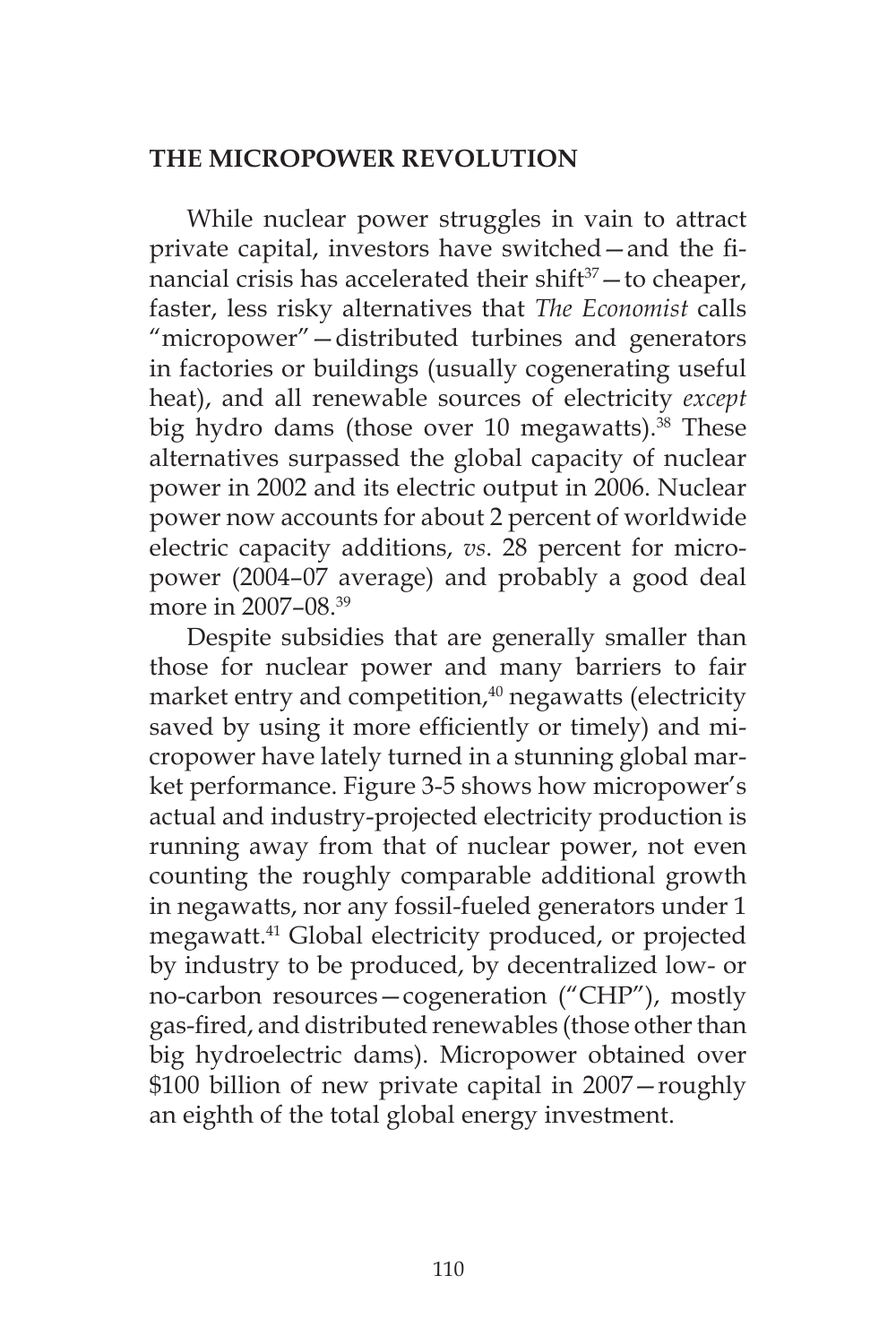

# **Figure 3-5. Low- or No-Carbon Worldwide Electrical Output (Except Large Hydro)**.

The nuclear industry nonetheless claims its only serious competitors are big coal and gas plants. But the marketplace has already abandoned that outmoded battleground for two others: central thermal plants vs. micropower, and megawatts vs. negawatts. For example, the United States added more windpower capacity in 2007 than it added coal-fired capacity in the past 5 years combined. By beating *all* central thermal plants, micropower and negawatts together provide about half the world's new electrical services. Micropower alone now provides a sixth of the world's electricity, and from a sixth to more than half of all electricity in 12 industrial countries, though the United States lags with ~6 percent.

In this broader competitive landscape, high carbon prices or taxes cannot save nuclear power from its fate.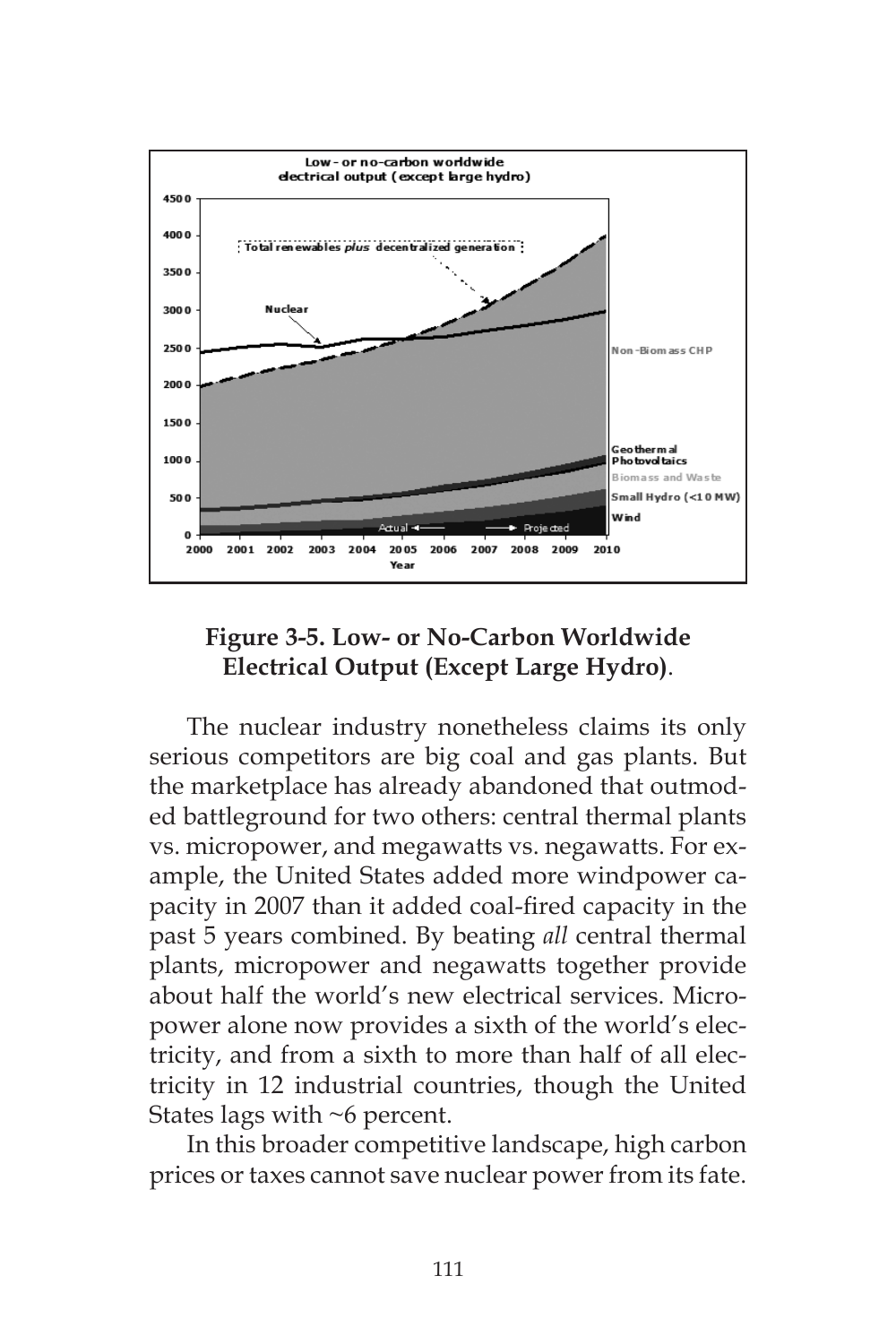If nuclear did compete only with coal, then far-abovemarket carbon prices might save it; but coal is not the competitor to beat. Higher carbon prices will advantage all other zero-carbon resources—renewables, recovered-heat cogeneration, and negawatts—as much as nuclear, and will partly advantage fossil-fueled but low-carbon cogeneration as well. The nuclear industry does not understand this because it does not consider these competitors important or legitimate.

# **SMALL IS FAST, LOW-RISK, AND HIGH-RISK IN TOTAL POTENTIAL**

Small, quickly built units are faster to deploy for a given total effect than a few big, slowly built units. Widely accessible choices that sell like cellphones and PCs can add up to more and sooner than ponderous plants that get built like cathedrals. Small units are much easier to match to the many small pieces of electrical demand. Even a multi-megawatt wind turbine can be built so quickly that the United States will probably have a hundred billion watts of them (matching its nuclear capacity) installed before it builds its first one billion watts of new nuclear capacity, if any. As noted earlier, this speed reduces financial risk and thus makes decentralized, short-lead-time projects more financeable, especially in hard times.

Despite their small individual size, and partly because of it, micropower generators and electrical savings are already adding up to huge totals. Indeed, over decades, negawatts and micropower can shoulder the entire burden of powering the economy. The Electric Power Research Institute (EPRI), the utility think-tank, has calculated the U.S. negawatt potential (cheaper than just running an existing nuclear plant and deliv-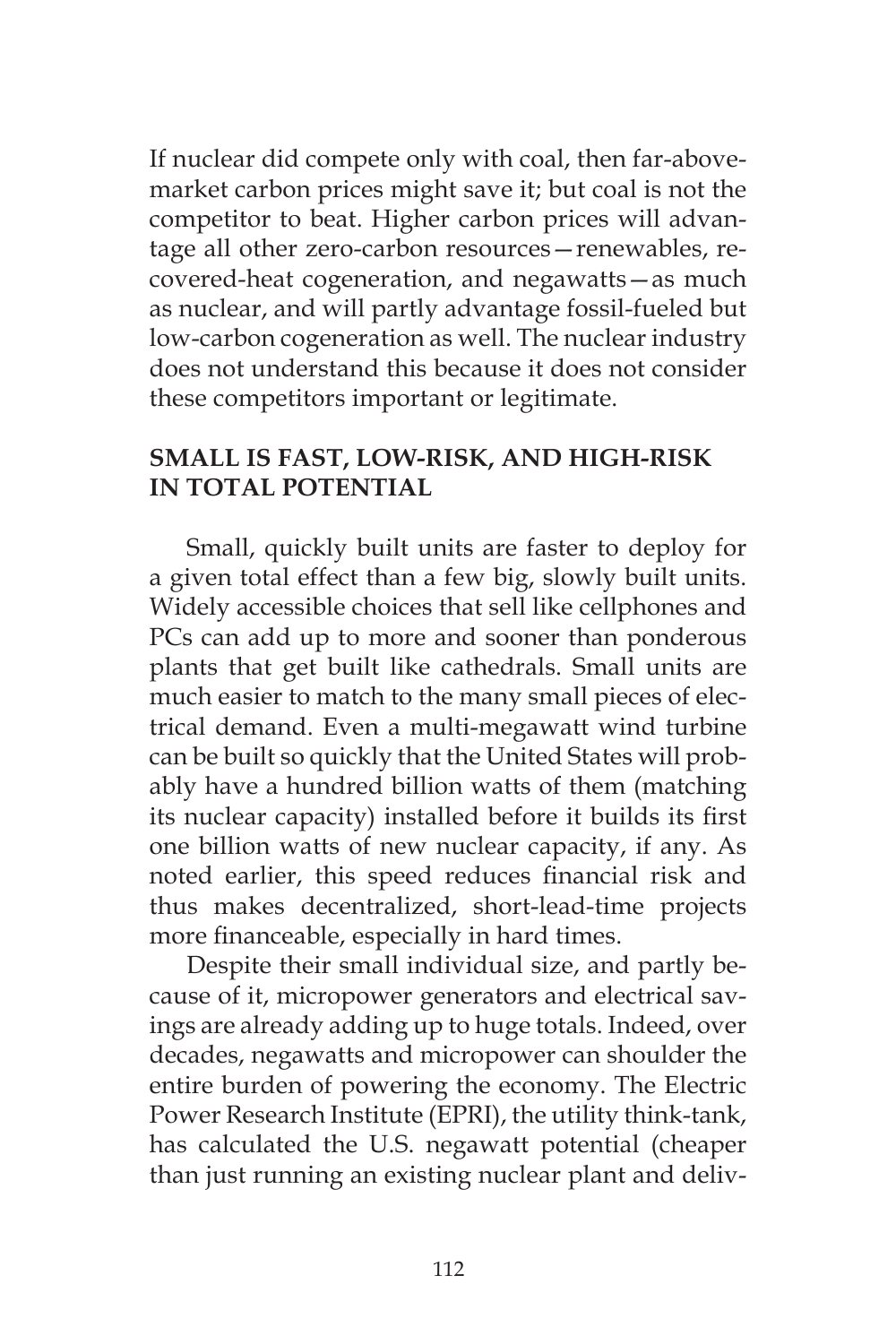ering its output) to be two to three times the 19 percent share of nuclear power in the U.S. electricity market; RMI's more detailed analysis found even more. Cogeneration in factories can make as much U.S. electricity as nuclear does, $42$  plus more in buildings, which use 69 percent of U.S. electricity. Windpower at acceptable U.S. sites can cost-effectively produce several times the nation's total electricity use, $43$  and other renewables can make even more energy without significant land-use, variability, or other constraints. Thus, just cogeneration, windpower, and efficient use—all profitable today—can displace nuclear's current U.S. output by  $\sim$ 6–14 times over. This ratio becomes arbitrarily large when photovoltaics are included.

Nuclear power, with its decade-long project cycles, difficult siting, and (above all) unattractiveness to private capital, simply cannot compete. In 2006, for example, it added less global capacity than photovoltaics did, or a tenth as much as windpower added, or 30–41 times less than that added by micropower. Renewables other than big hydro dams won \$56 billion of private risk capital; nuclear, as usual, got zero. China's distributed renewable capacity reached seven times its nuclear capacity and grew seven times faster. In 2007, China, Spain, and the United States each added more windpower capacity than the world added nuclear capacity. The nuclear industry trumpets its growth, yet micropower is already bigger and is growing 18 times faster.<sup>44</sup>

## **SECURITY RISKS**

President Bush rightly identified the spread of nuclear weapons as the gravest threat to America. Yet that proliferation is largely driven and greatly facili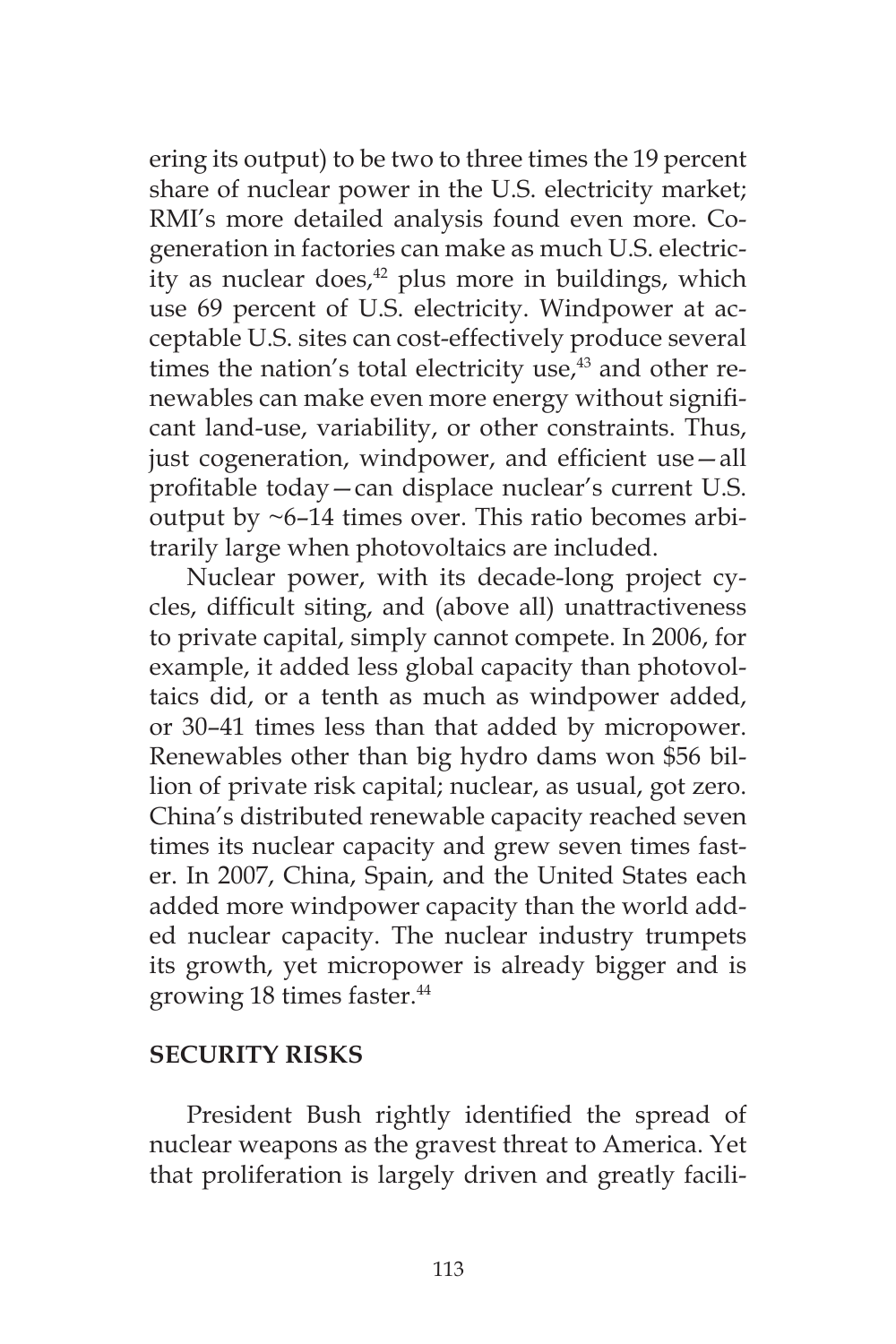tated by the flow of materials, equipment, skills, and knowledge, all wrapped in the innocent-looking civilian disguise of nuclear power. (Reprocessing nuclear fuel, which President Bush tried to revive, greatly complicates waste management, increases cost, and boosts proliferation.) Yet by acknowledging the market failure of nuclear power and moving on to more secure, least-cost, energy options for global development would unmask and penalize proliferators by making bomb ingredients harder to get. This would make proliferation far more difficult, and easier to detect by focusing scarce intelligence resources on needles and not on haystacks.<sup>45</sup> The new administration has an extraordinary opportunity to turn the world away from its rush toward a "nuclear-armed crowd" by setting a good example in domestic energy policy and by helping all developing countries with the nonviolent, cheaper, faster energy alternatives that are already winning in the global market.<sup>46</sup>

Nuclear power has other unique challenges too, such as long-lived radioactive wastes, potential for catastrophic accidents, and vulnerability to terrorist attacks. But in a market economy, the technology could not proceed even if it lacked those issues, so we need not consider them here.

## **CONCLUSION**

So why do otherwise well-informed people still consider nuclear power a key element of a sound climate strategy? Not because that belief can withstand analytic scrutiny. Rather, it seems, because of a superficially attractive story, an immensely powerful and effective lobby, a new generation who forgot or never knew why nuclear power failed previously (almost nothing has changed), sympathetic leaders of nearly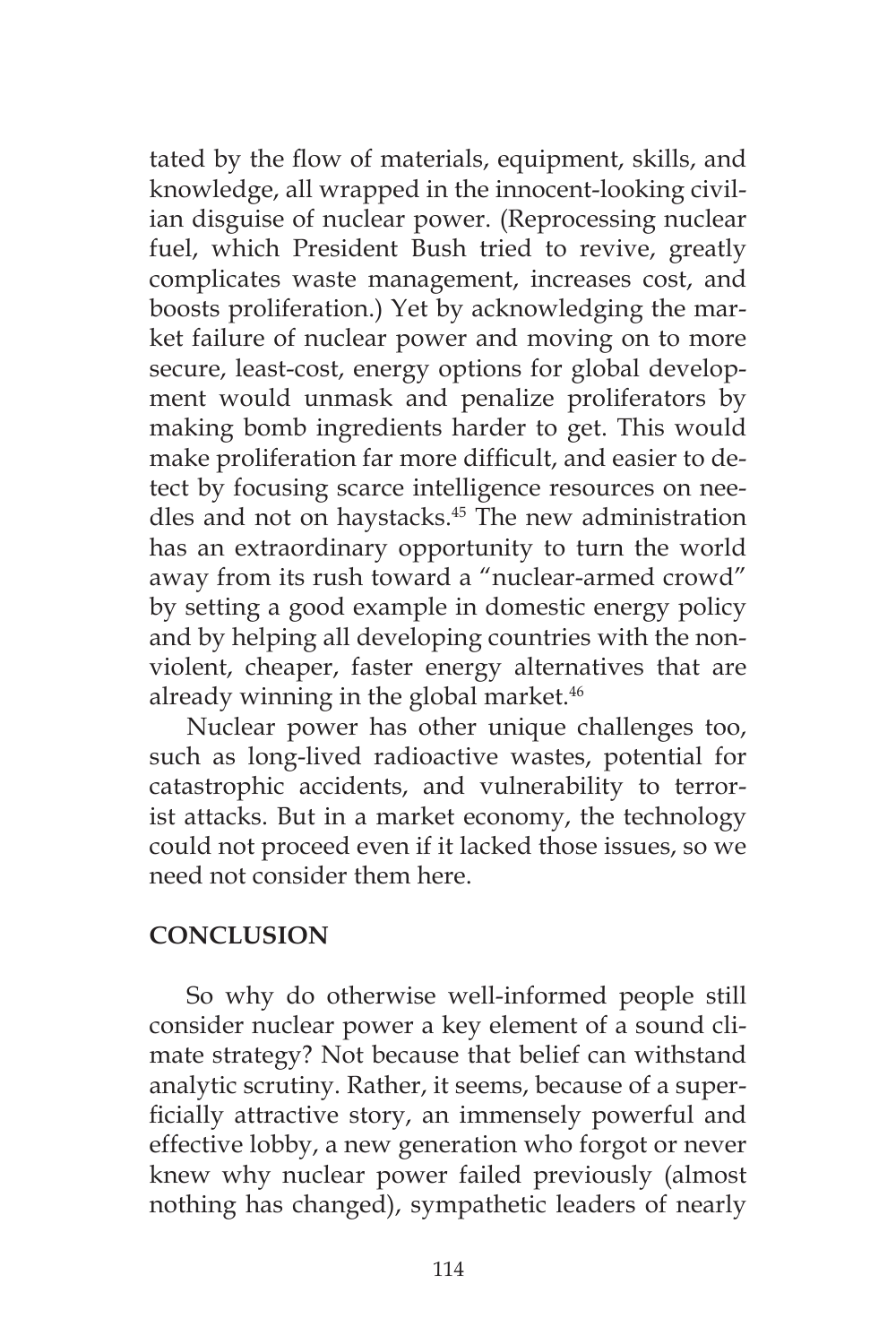all main governments, deeply rooted habits and rules that favor giant power plants over distributed solutions and enlarged supply over efficient use, the market winners' absence from many official databases (which often count only big plants owned by utilities), and lazy reporting by an unduly credulous press.

Is it not time we forget about nuclear power? Informed capitalists have. Politicians and pundits should, too. After more than half a century of devoted effort and a half-trillion dollars of public subsidies, nuclear power still cannot make its way in the market. If we accept that unequivocal verdict, we can at last get on with the best buys first; proven and ample ways to save more carbon per dollar, faster, more surely, more securely, and with wider consensus. As we have seen before, the biggest key to a sound climate and a good security strategy is to take market economics seriously.

## **ENDNOTES - CHAPTER 3**

1. A. B. Lovins and I. Sheikh, "The Nuclear Illusion," *Ambio*, forthcoming, 2011, RMI Publ. #E08-01, preprinted at *www.rmi.org/ images/PDFs/Energy/E08-01\_AmbioNuclIllusion.pdf*, to be updated in 2010–11 for publication.

2. Justin Winter for Michael Liebreich (New Energy Capital, London, UK), personal communication, December 1, 2008, updating that firm's earlier figure of \$71b for distributed renewable sources of electricity. The \$90b is bottom-up, transaction-by-transaction and excludes M&A activity and other double-counting. Reliable estimates of investment in no-carbon (recovered-wasteheat) or relatively low-carbon (fossil-fueled) cogeneration are not available, but total global cogeneration investment in 2007 was probably on the order of \$20b or more.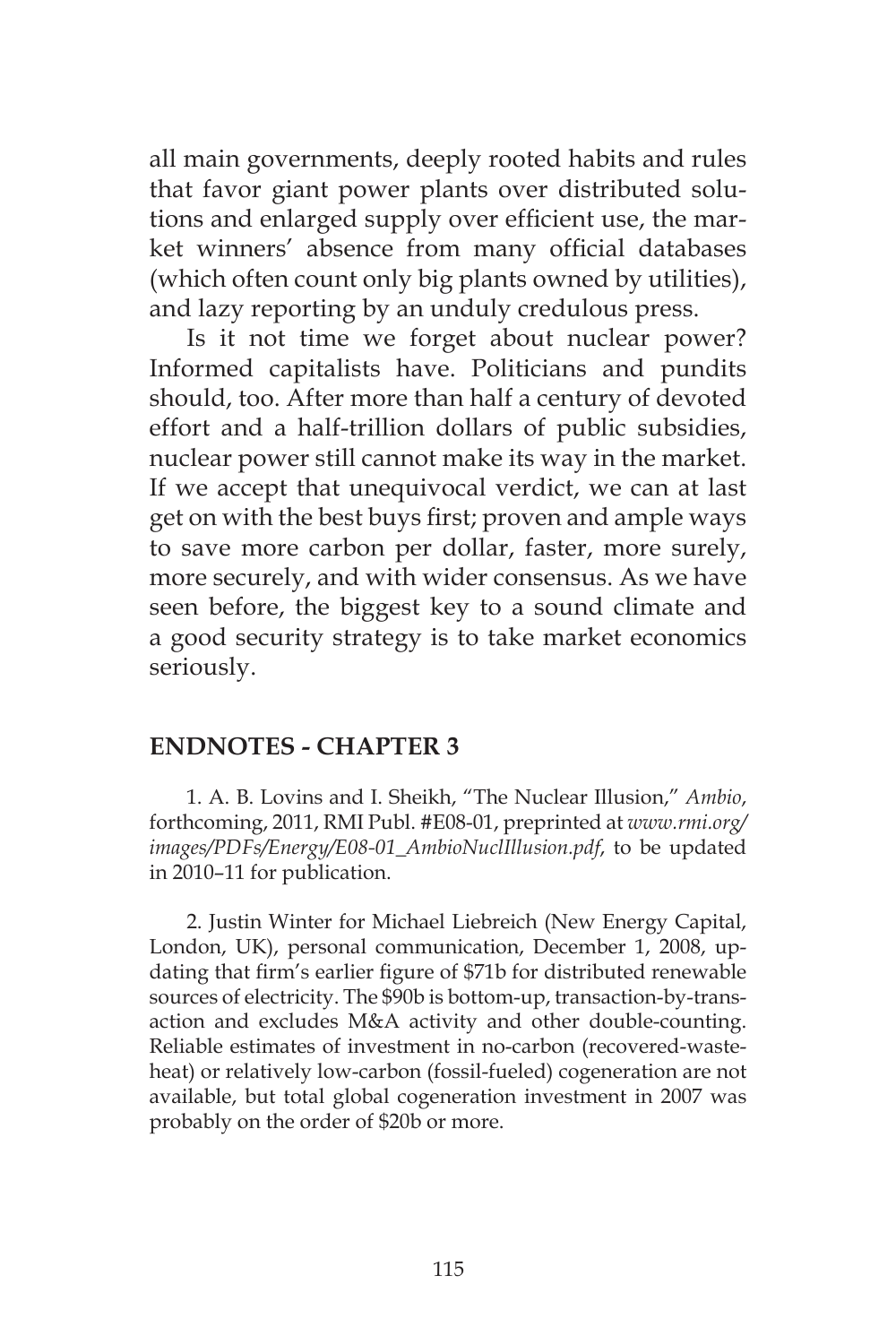3. **"**A renaissance that may not come: this week, the Bush administration revealed an energy policy that strongly supports nuclear power," *The Economist*, Vol. 359, Issue 8222, May 19, 2001, pp. 24–26.

4. Due to prolonged mismanagement of the uranium and enrichment sectors: *Nuclear Power Joint Fact-Finding*, Keystone Center, June 2007, available from *www.keystone.org/spp/documents/ FinalReport\_NJFF6\_12\_2007(1).pdf,* estimated new fuel contracts will rise from the canonical  $\sim 0.5$ ¢/kWh to  $\sim 1.2$ –1.7¢ for open or  $\sim$ 2.1–3.5 $\circ$  for closed fuel cycles.

5. *Ibid*.; **"**A renaissance that may not come."

6. Steve Kidd, "Escalating costs of new build: what does it mean?" *Nuclear Engineering International*, August 22, 2008, available from *www.neimagazine.com/storyprint.asp?sc=2050690*.

7. MIT, *The Future of Nuclear Power*, 2003, available from *web. mit.edu/nuclearpower/*. This is very conservatively used as the basis for all comparisons in this chapter, but we also show some later variants.

8. All monetary values in this article are in 2007 U.S. dollars. All values are approximate and representative of the respective U.S. technologies in 2007 except as noted. Capital and fuel costs are levelized over the lifespan of the capital investment. Analytic details are in Endnote 1, and for the underlying 2005 analysis, in A. B. Lovins, "Nuclear Power: Economics and Climate-Protection Potential," RMI Publ. #E05-14, January 6, 2006, available from *www.rmi.org/images/PDFs/Energy/E05-14\_NukePwrEcon.pdf*, summarized in A. B. Lovins, "Mighty Mice," *Nuclear Engineering International*, December 2005, pp. 44-48, available from *www.rmi.org/ images/PDFs/Energy/E05-15\_MightyMice.pdf*.

9. Based, as in Figure 3-1, on the June 2007 Keystone findings adjusted to Moody's May 2008 capital cost, on the assumption that a somewhat stronger dollar might partly offset escalation. Anecdotal reports suggest that real capital cost escalation remains rapid in Europe and Asia, depending on exchange rates: for example, eight recent Asian plants look to end up costing  $\sim $4/W$ , consistent with mid-2007 U.S. cost estimates.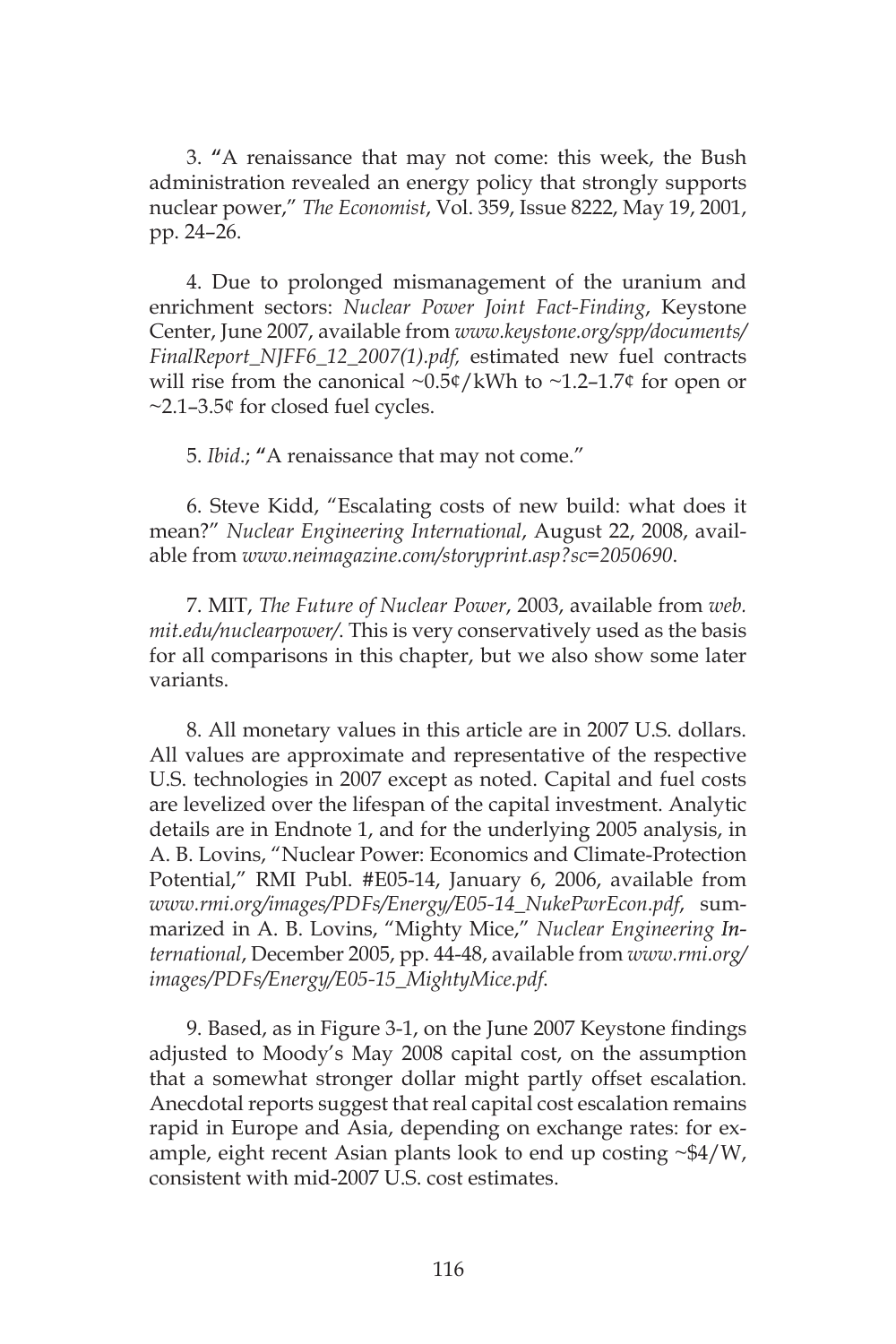10. From 4.8 in 2006 to 4.5¢/kWh, 0.9¢ higher than shown in Figure 3-1. U.S. wind turbines became 9 percent costlier during 2006–07, and may rise another ~10 percent in 2008, largely because rapid growth bottlenecked some key component supplies, but capacity factors improved, too: e.g., the average kW of Heartland wind projects installed in 2006 produced 35 percent more electricity than one installed in 1998–99, due mainly to better-designed turbines, higher hub heights, and better siting. All windpower data in this chapter are from R. Wiser and M. Bolinger, "Annual Report on U.S. Wind Power Installation, Cost, and Performance Trends: 2007," U.S. Department of Energy (DOE)/EERE, LBL-43025, May 2008, available from *www1.eere.energy.gov/windand hydro/pdfs/43025.pdf*. All windpower prices are net of some minor Renewable Energy Credit trading and of the U.S. Production Tax Credit whose levelized value is 1.0¢/kWh, far smaller than subsidies to central thermal power plants. See D. Koplow, "Energy Subsidy Links Pages," Washington DC: Earthtrack, 2005, available from *earthtrack.net/earthtrack/index.asp?page\_id=177&catid=66*.

11. Distributed generators may rely on the power grid for emergency backup power, but such backup capacity, being rarely used, does not require a marginal expansion of grid capacity, as does the construction of new centralized power plants. Indeed, in ordinary operation, diversified distributed generators *free up* grid capacity for other users.

12. "Firming" is a term referring to the provision of a back-up capability to ensure continuous supply.

13. A similar credit for displaced boiler fuel can even enable this technology to produce electricity at negative net cost. The graph conservatively omits such credit (which is very site-specific) and shows a typical positive selling price. The cogeneration results shown are based on actual projects considered representative by a leading developer.

14. McKinsey & Company, "Reducing U.S. Greenhouse Gas Emissions: How Much at What Cost?," National Academies Summit on America's Energy Future, Washington DC, March 14, 2008, slide 7.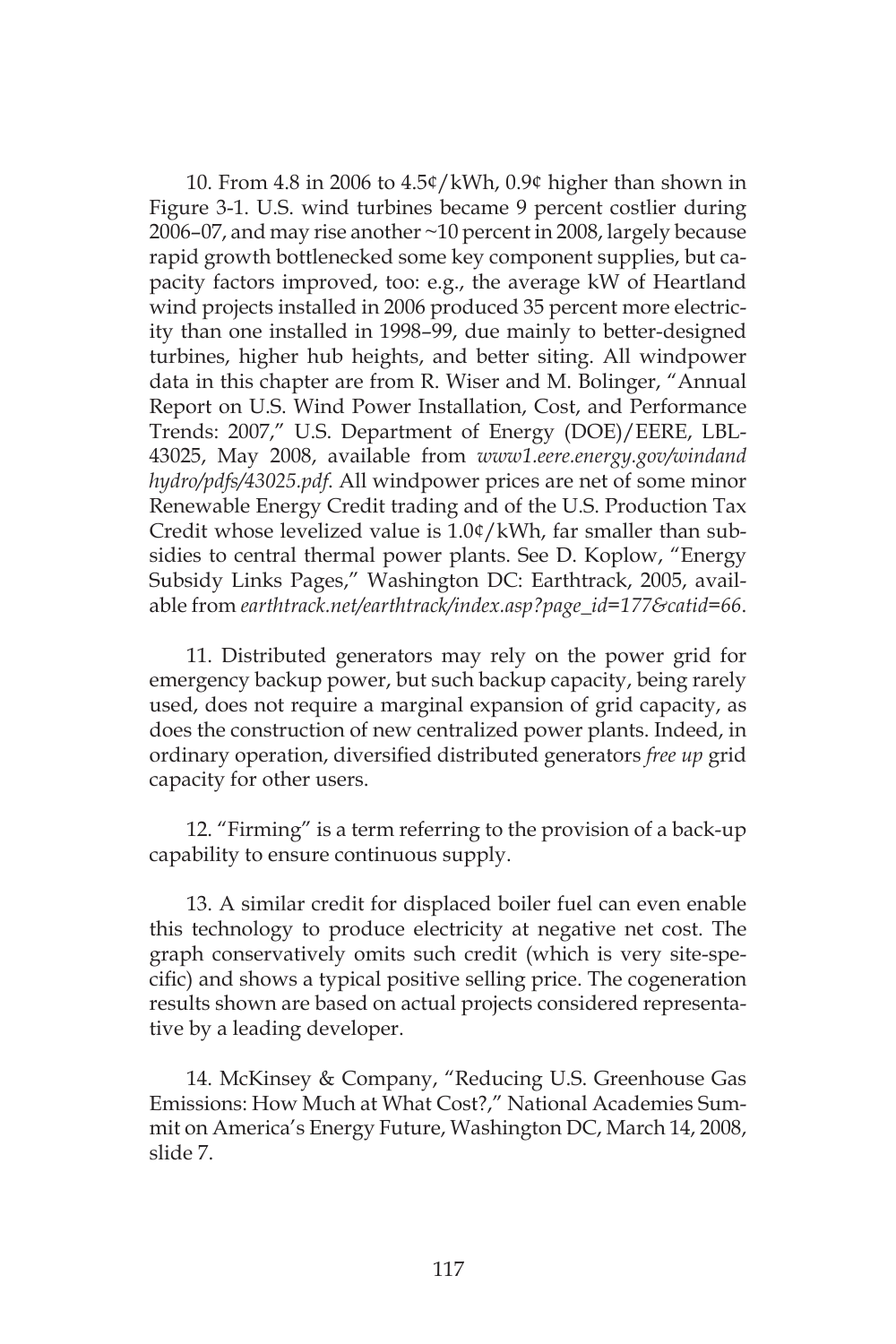15. N. Mims, M. Bell, and S. Doig, "Assessing the Electric Productivity Gap and the U.S. Efficiency Opportunity," Snowmass, CO: Rocky Mountain Institute, January 2009, available from *www. rmi.org/rmi/Library/2009-08\_AssessingElectricProductivitiyGap*.

16. C. Rogers, M. Messenger, and S. Bender, "Funding and Energy Savings from Investor-Owned Utility Energy Efficiency Programs in California for Program Years 2000 Through 2004," California Energy Commission, August 2005, available from *www.energy.ca.gov/2005publications/CEC-400-2005-042/CEC-400- 2005-042-REV.pdf*; Tom Eckman, 1 May 2008 Northwest Power Planning Council memo "Conservation Savings—Status Report for 2005–07," available from *www.nwcouncil.org/news/2008/05/3.* pdf. For total societal cost, add ~30–80% depending on the sector.

17. For example, S. Nadel, *Lessons Learned*, NYSERDA 90-8, ACEEE, 1990. These 1980s results remain valid today because most U.S. utilities have invested so little in efficiency that their opportunities are more like those of the 58 firms whose 237 programs through 1988 yielded median program costs of 0.3¢/kWh for industrial savings, 0.9¢ for motor rebates, 1.2¢ for loans, and 1.4¢ for new construction rebates.

18. "Levelized Cost of Energy Analysis, v. 2.0," Lazard, June 2008, available from *www.narucmeetings.org/Presentations/2008%20 EMP%20Levelized%20Cost%20of%20Energy%20-%20Master%20 June%202008%20(2).pdf*.

19. A. Fickett, C. Gellings, and A. B. Lovins, "Efficient Use of Electricity," *Scientific Amererican*, Vol. 263, No. 3, 1990, pp. 64–74. The difference, analyzed by E. Hirst in ORNL/CON-312 (2001), was nearly all methodological, not substantive, A. B. and L. H. Lovins, "Least-Cost Climatic Stabilization," *Annual Review of Energy and the Environment*, Vol. 16, 1991, No. 433–531, pp. 8-11, available from *www.rmi.org/images/PDFs/Energy/E9133\_Lst CostClimateStabli.pdf*, for example, EPRI excluded but RMI included saved maintenance cost as a credit against efficiency's capital cost, so their respective average costs of commercial lighting retrofits (~1986 \$) were +1.2 and –1.4¢/kWh; EPRI examined potential savings only to 2000 (including 9–15% expected to occur spontaneously), while RMI counted the full long-term retrofit potential;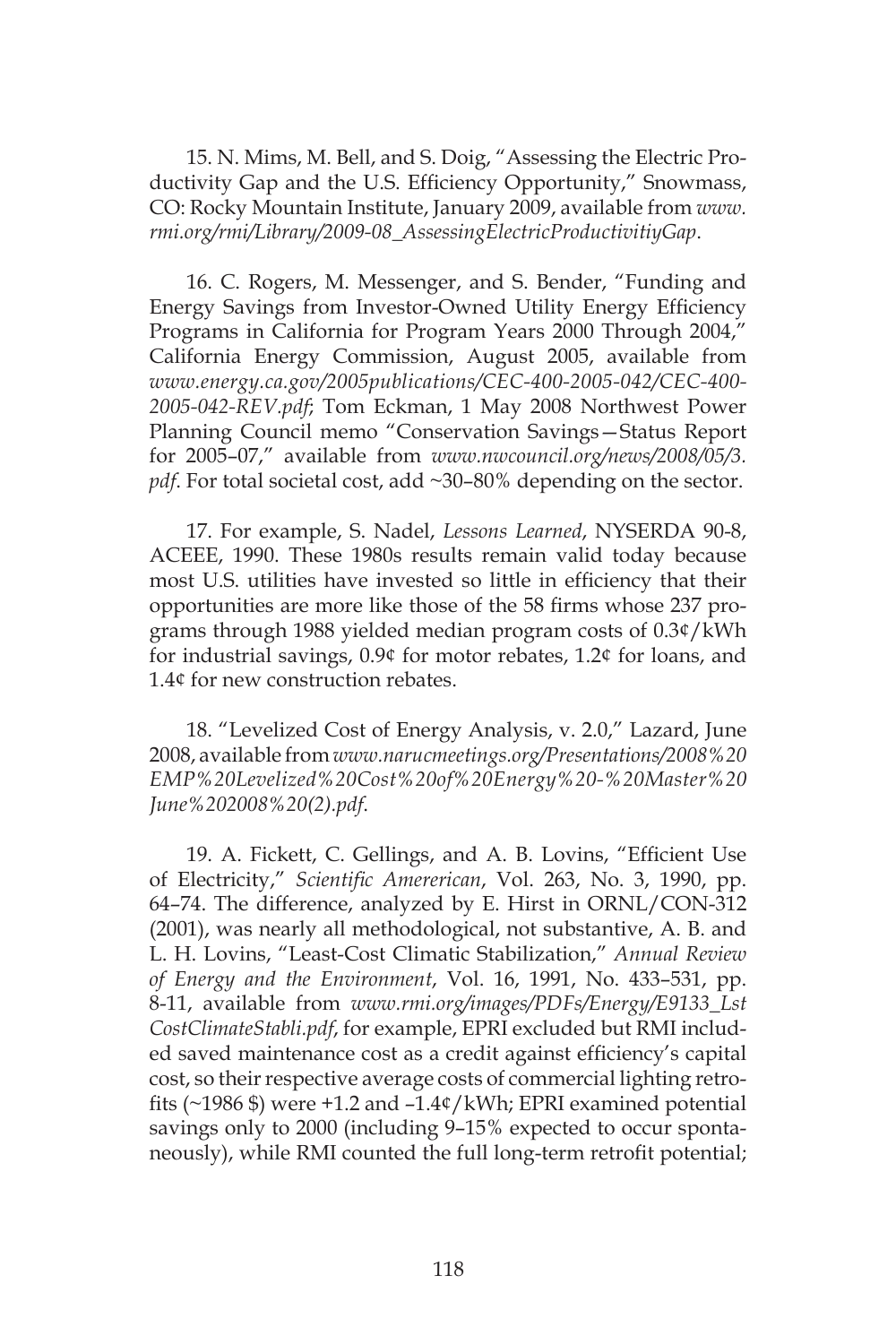and EPRI assumed drivepower savings 3x smaller and 5x costlier than EPRI adopted elsewhere in the same *Scientific American* article. RMI's assessment summarized a 6-volume 1986–92 analysis of ~1,000 technologies' measured cost and performance.

20. RMI estimated that during 1984–89, U.S. efficiency potential roughly doubled while its real cost fell by threefold. Since 1990, mass production (often in Asia), cheaper electronics, competition, and better technology, according to James K. Rogers PE, cut the real cost of electronic T8 ballasts by >90 percent to 2003 (while lumens per watt rose 30 percent), turned direct/indirect luminaires from a premium to the cheapest option, and cut the real cost of industrial variable-speed drives by ~83–97 percent (some vendors of midsize motors now give them away). Compact fluorescent lamps became 85–94 percent cheaper during 1983–2003; window air-conditioners got 69 percent cheaper since 1993 while becoming 13 percent more efficient; and low-emissivity window coatings became ~84 percent cheaper in just 5 years.

21. Integrative design produces these expanding (not diminishing) returns to efficiency investments: A. B. Lovins, "Energy End-Use Efficiency," Rocky Mountain Institute, 2005, available from *www.rmi.org/images/PDFs/Energy/E95-28\_Super-EffBldgFrontier.pdf*, further elucidated in the senior author's five public lectures, "Advanced Energy Efficiency," delivered at Stanford's School of Engineering in March 2007 and available from *www.rmi.org/stanford*. RMI's recent redesigns of over \$30 billion worth of industrial projects consistently found ~30–60 percent energy savings on retrofit, typically paying back in 2–3 years, and ~40–90 percent savings in new projects, nearly always with *lower*  capital cost.

22. For example, an RMI design for retrofitting a 200,000-ft<sup>2</sup>, curtainwall office building when it needed reglazing anyhow could save three-fourths of its energy at slightly *lower* cost than the normal 20-year renovation that saves nothing: A. B. Lovins, "The Super-Efficient Passive Building Frontier," *ASHRAE Journal*, June 1995, pp. 79–81, available from, *www.rmi.org/images/PDFs/ Energy/E95-28\_SuperEffBldgFrontier.pdf*.

23. This is simply because PVs can ride down the cost curve (they'll clearly continue to get 18 percent cheaper for each dou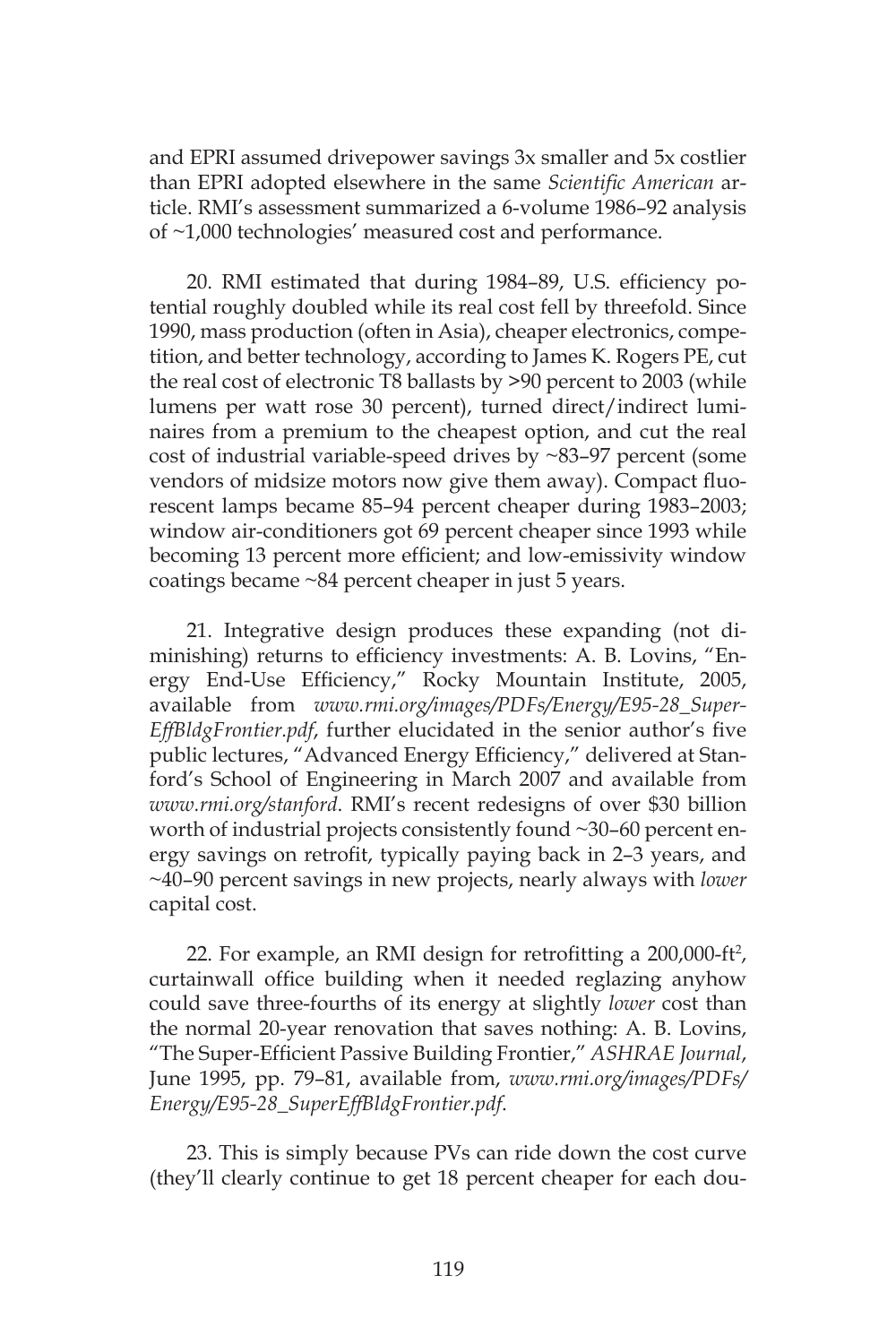bling of cumulative global production volume, which is nearly doubling every year), they produce the most output on summer afternoons when most utility loads peak, and they can start producing energy and revenue in year one, reducing their financial risk. Many technological and institutional breakthroughs are in view that could well make the costs of PVs drop even faster than their historic cost curve. Thomas Dinwoodie, SunPower Corporation Systems (Founder and CTO), "Price Cross-Over of Photovoltaics vs. Traditional Generation," Richmond, CA: SunPower Corporation Systems, 2008.

24. For example, ~6–16 percent higher labor productivity in efficient buildings, higher throughput and quality in efficient factories, better clinical outcomes in efficient hospitals, fresher food in efficient refrigerators, better visibility with efficient lighting, etc. Just counting such side-benefits can, for example, double the efficiency gains in a U.S. steel mill at the same cost.

25. The biggest of these come from financial economics, for example, small fast modular projects have lower financial risk than big slow lumpy projects, and renewables hedge against fuel-price volatility risk. These 207 phenomena are explained and documented in an *Economist* book of the year: A. B. Lovins, E. K. Datta, T. Feiler, K. R. Rábago, J. N. Swisher, A. Lehmann, and K. Wicker, *Small Is Profitable: The Hidden Economic Benefits of Making Electrical Resources the Right Size*, Snowmass, CO: Rocky Mountain Institute, 2002, available from *www.smallisprofitable.org*.

26. For windpower in the three power pools that span the central United States from Canada to Texas: J. Traube, L. Hansen, B. Palmintier, and J. Levine, "Spatial and Temporal Interactions of Wind and Solar in the Next Generation Utility," *Windpower 2008*, June 3, 2008, available from *www.rmi.org/rmi/Library/2008-20\_ WindSolarNGU*.

27. For example, an integrated retrofit of efficiency, demand response, and 1.18 MW of PVs at the Santa Rita Jail in Alameda County, CA, easily met a 10 percent/year IRR hurdle rate—the \$9-million project achieved a present-valued 25-year benefit of \$15 million and hence would have made money even without its \$4-million state subsidies—because on the hot afternoons when the PVs produced the most power, the efficient jail used little,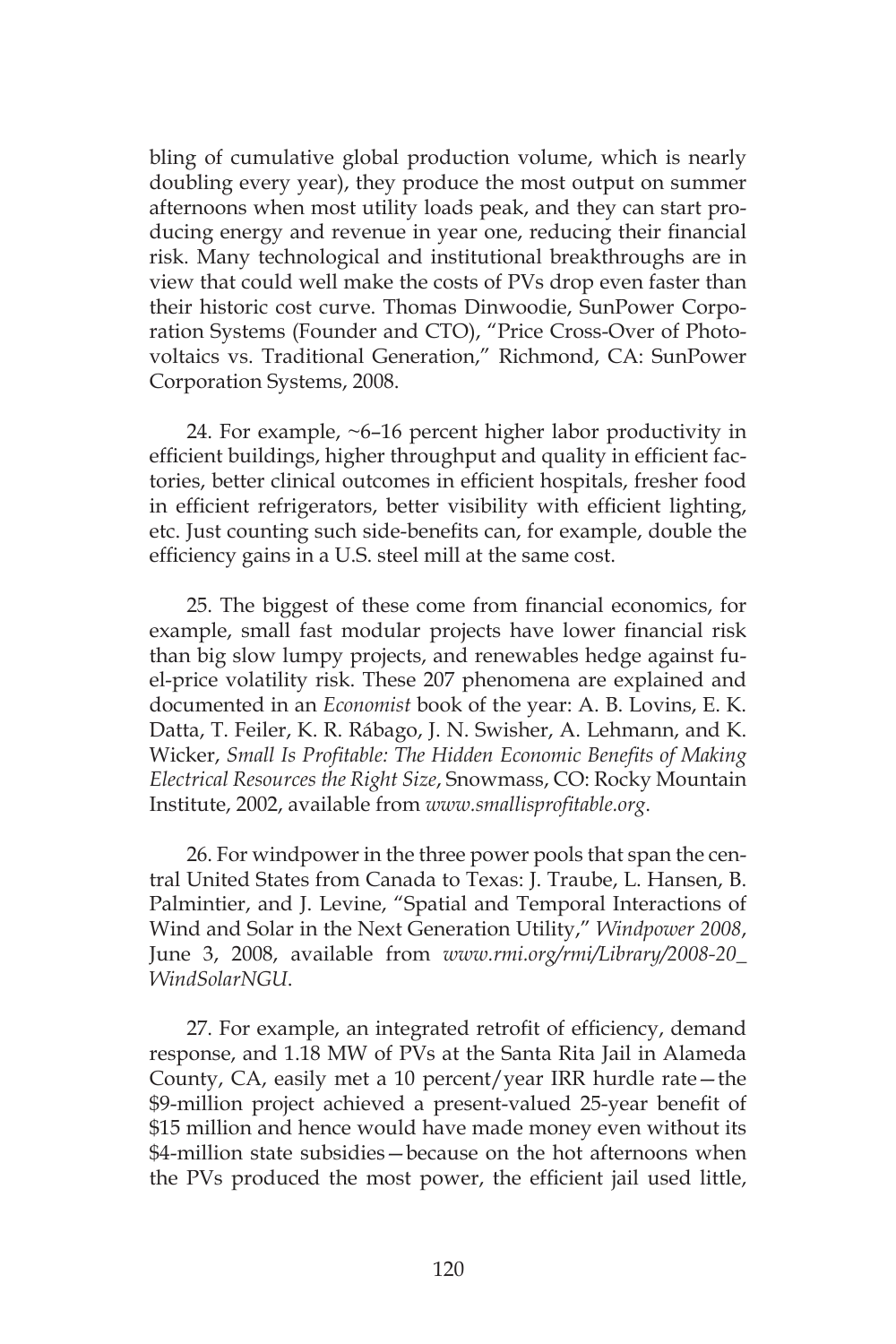leaving a bigger surplus to resell to the grid at the best price. Or my own household can run on ~120 average W (a tenth the U.S. norm), obtainable from 3 m<sup>2</sup> of PVs—a system cheaper than connecting to wires 30 meters away. If built today, my household would need only  $\sim$ 40 average W, from 1 m<sup>2</sup> of PVs $-$ a system cheaper than connecting to wires already on the side of the house. Both these comparisons assume free electricity; the point is that superefficient end-use can make the breakeven distance to the grid, beyond which it is cheaper to go solar than to connect, drop to about zero.

28. We ignore here the modest and broadly comparable amounts of energy needed to build any kind of electric generator, as well as possible long-run energy use for nuclear decommissioning and waste management or for extracting uranium from low-grade sources and restoring mined land afterwards. B. K. Sovacool, "Valuing the greenhouse gas emissions from nuclear power: A critical survey," *Energy Policy*, Vol. 36, August 2008, pp. 2490–2953, surveyed these issues. He screened 103 published studies of nuclear power energy inputs and indirect carbon emissions; excluded the 84 studies that were older than 10 years, not in English, or not transparent; and found that the other 19 derived  $\rm gCO_2$ e/busbar kWh figures ranging from 1.4 to 288 with a mean of 66, which is roughly one-seventh the carbon intensity of combined-cycle gas but twice that of photovoltaics or seven times that of modern onshore windpower. This comparison, or its less favorable dynamic equivalent described by A. B. Lovins and J. Price, *Non-Nuclear Futures*, Part II, Cambridge MA: Ballinger, 1975, however, is scarcely relevant, since the unarguable *economic opportunity cost* shown in this section is far more important and clear-cut.

29. Conservatively, assuming industry claims that nuclear power indirectly emits about one-seventh as much carbon as the mean of the 19 studies analyzed by Sovocool's literature review (Endnote 28), and similarly omitting the probably even smaller carbon footprint of renewables, recovered-heat cogeneration, and efficiency.

30. Since its recovered heat displaces boiler fuel, cogeneration displaces more carbon emissions per kilowatt-hour than a large gas-fired power plant does.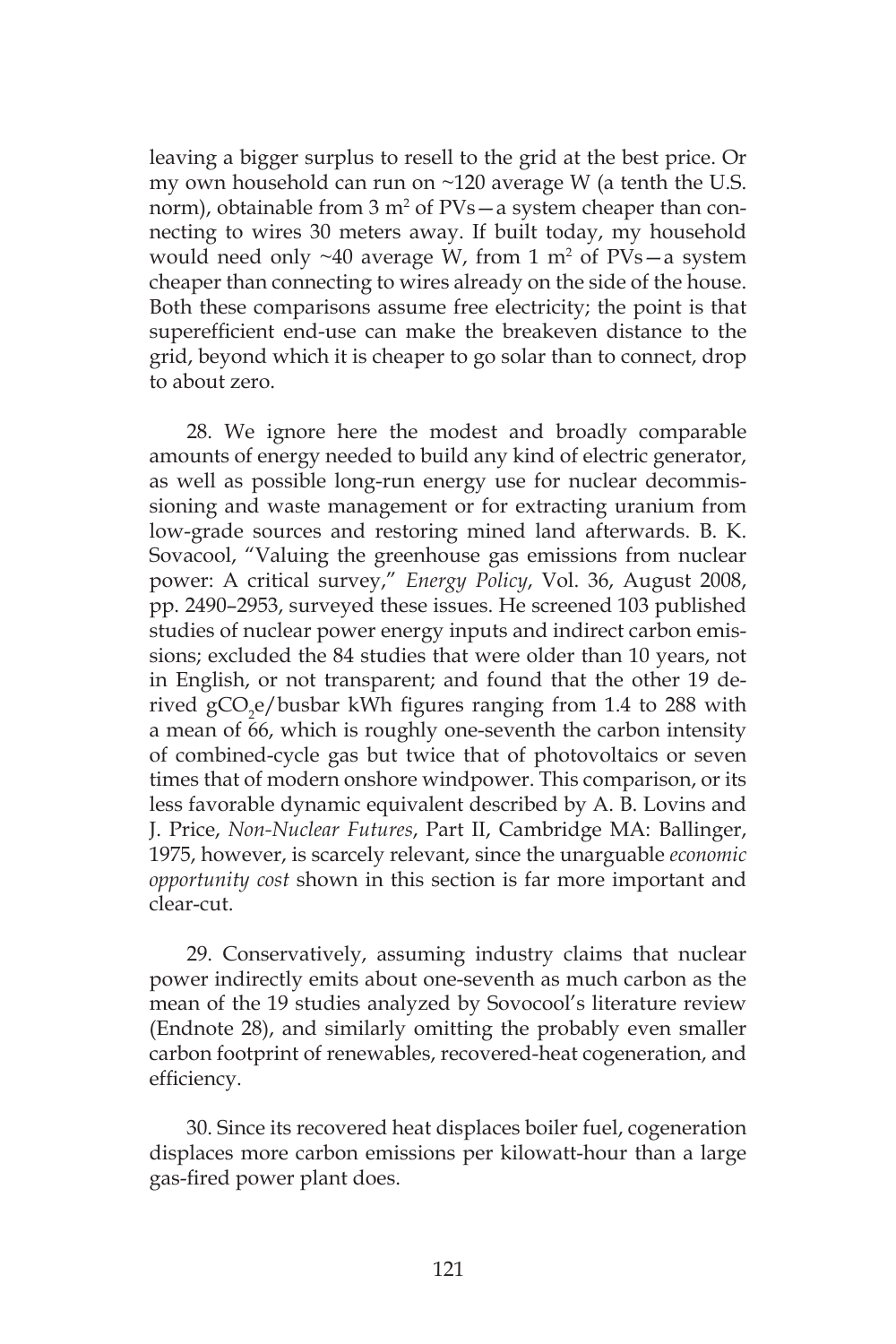31. A. B. and L. H. Lovins, report to DoD republished as *Brittle Power: Energy Strategy for National Security*, Andover, MA: Brick House, 1981, posted with summaries #S83-08 and #S84-23, available from *www.rmi.org/sitepages/pid114.php*; Defense Science Board, *More Fight, Less Fuel*, February 13, 2008, available from *www.acq.osd.mil/dsb/reports/2008-02-ESTF.pdf*.

32. These arguments are elaborated and documented in Lovins *et al*., *Small Is Profitable*.

33. C. L. Archer and M. Z. Jacobson, "Evaluation of global windpower," available from *www.stanford.edu/group/efmh/winds/ global\_winds.html*, calculated at 80 m hub height. A later National Renewable Energy Laboratory study, published February 19, 2010, found three times the originally assessed profitable U.S. wind potential, totaling 10 TW or 37 PWh/y on available categories of land. Available from *www.windpoweringamerica.gov/filter\_ detail.asp?itemid=2542*.

34. Wiser and Bolinger, p. 27, document 11 recent U.S. utility studies showing that even variable-renewable penetrations up to 31 percent generally cost <0.5¢/kWh to "firm" to central-plant reliability standards. The two studies that found costs up to 0.8¢ didn't assume the sub-hourly market-clearing that most grid operators now use.

35. The nuclear industry's claim that because a modern economy needs highly reliable electricity, and therefore it also needs "24/7" power *stations* of billion-watt scale is absurd. *No* power source is 100 percent reliable; that is why utilities must use redundancy and elaborate operating techniques to ensure reliable supply despite unpredictable failures, which are especially damaging when the failed units are large. The same proven techniques apply similarly, but more easily, to large numbers of diverse renewables whose variable elements can be readily forecast. Without exception, more than 200 international and 11 U.S. studies have found this (see Lovins and Sheikh, pp. 22–27). Wind-rich regions of Germany, Spain, and Denmark have already proven it by meeting 20–39 percent of all annual electrical needs (and at times over 100 percent of regional needs) with variable renewables, without encountering instability nor significant integration costs.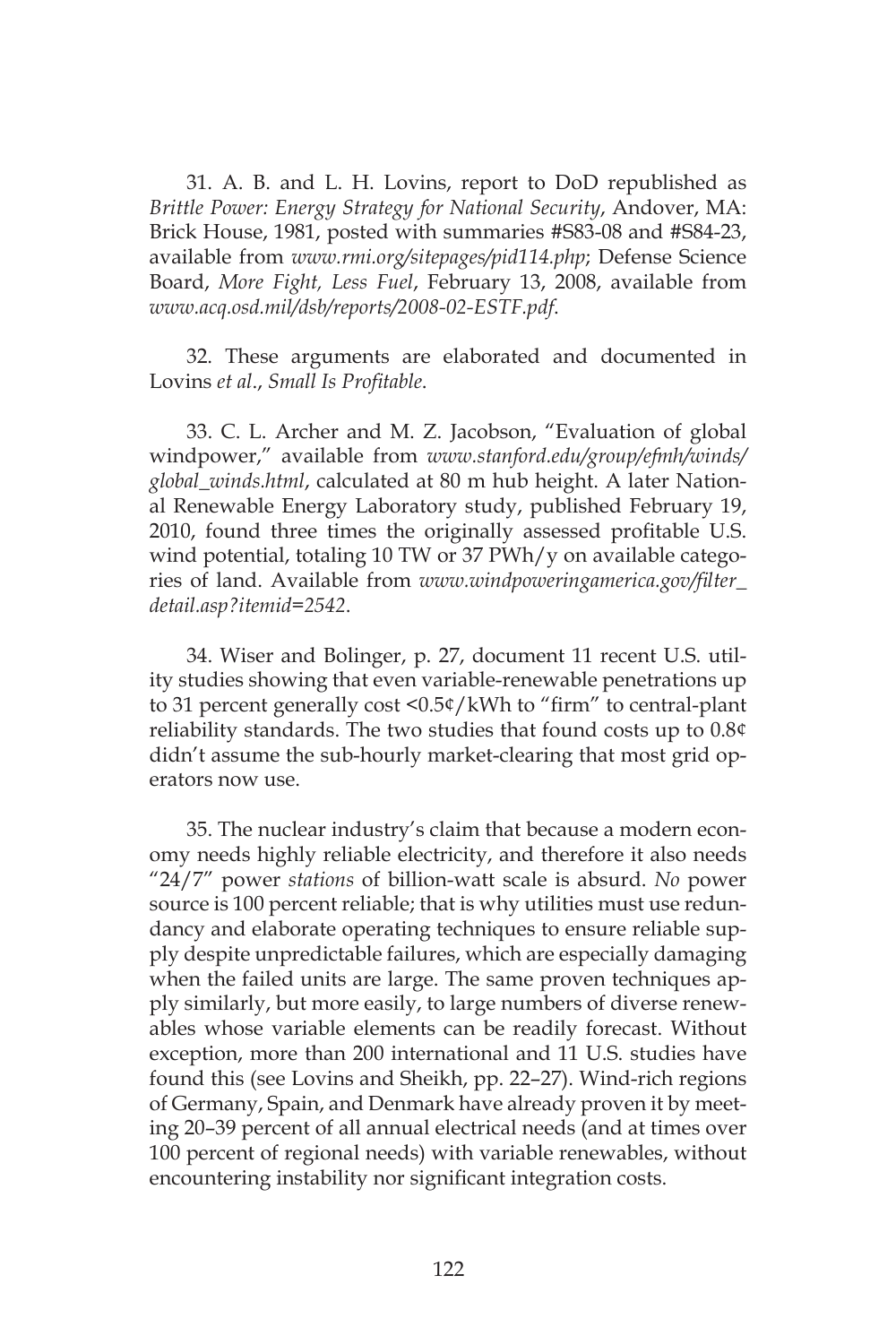36. Scott DiSavino, "MidAmerican drops Idaho nuclear project due to cost," *Reuters*, January 29, 2008, available from *www. reuters.com/article/idUSN2957446620080129*.

37. New Energy Finance found only a 4 percent drop in 3Q08 renewables financing, and recent data suggest a robust, even growing, solar sector despite grave financial distress and accelerating decline in the central-station business.

38. A term originated by *The Economist*'s then-energy correspondent Vijay Vaitheeswaran and publicized in his book, *Power to the People: How the Coming Energy Revolution Will Transform an Industry, Change Our Lives, and Maybe Even Save the Planet*, New York: Farrar, Straus and Giroux, 2005.

39. A thorough database of industry and official data sources is posted and available from *www.rmi.org/sitepages/pid256. php#E05-04*. Similar renewable energy data are available from *www.ren21.net*.

40. A policy agenda for removing many of these obstacles is in the last section of Lovins *et al*., *Small Is Profitable*.

41. Data for decentralized gas turbines and diesel generators exclude generators of less than 1 megawatt capacity.

42. O. Bailey and E. Worrell, "Clean Energy Technologies: A Preliminary Inventory of the Potential for Electricity Generation," LBNL-57451, Berkeley, CA: Lawrence Berkeley National Laboratory, April 2005, available from *repositories.cdlib.org/lbnl/LBNL-57451/*.

43. *20% Wind Energy by 2030*, Washington, DC: USDOE, Chap. 2, p. 2, available from *www.20percentwind.org/20p.aspx? page=Report*.

44. Lovins and Sheikh.

45. A. B. and L. H. Lovins and L. Ross, "Nuclear power and nuclear bombs," *Foreign Affairs*, Vol. 58, No. 5, Summer 1980, pp. 1137–1177, available from *www.foreignaffairs. org/19800601faessay8147/amory-b-lovins-l-hunter-lovins-leonard-*